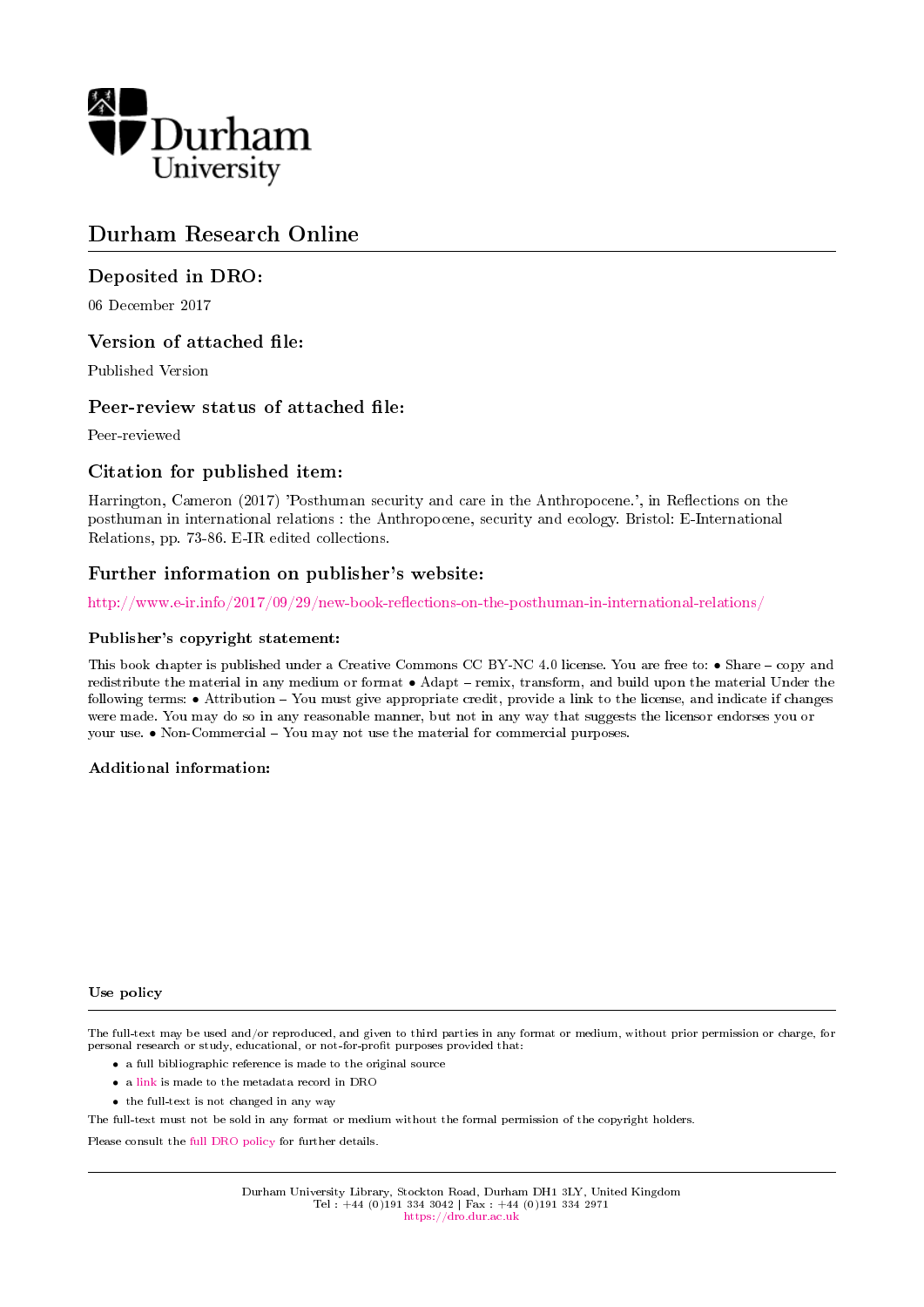**CLARA EROUKHMANOFF & MATT HARKER**

# Reflections on the Posthuman in International Relations

The Anthropocene, Security and Ecology

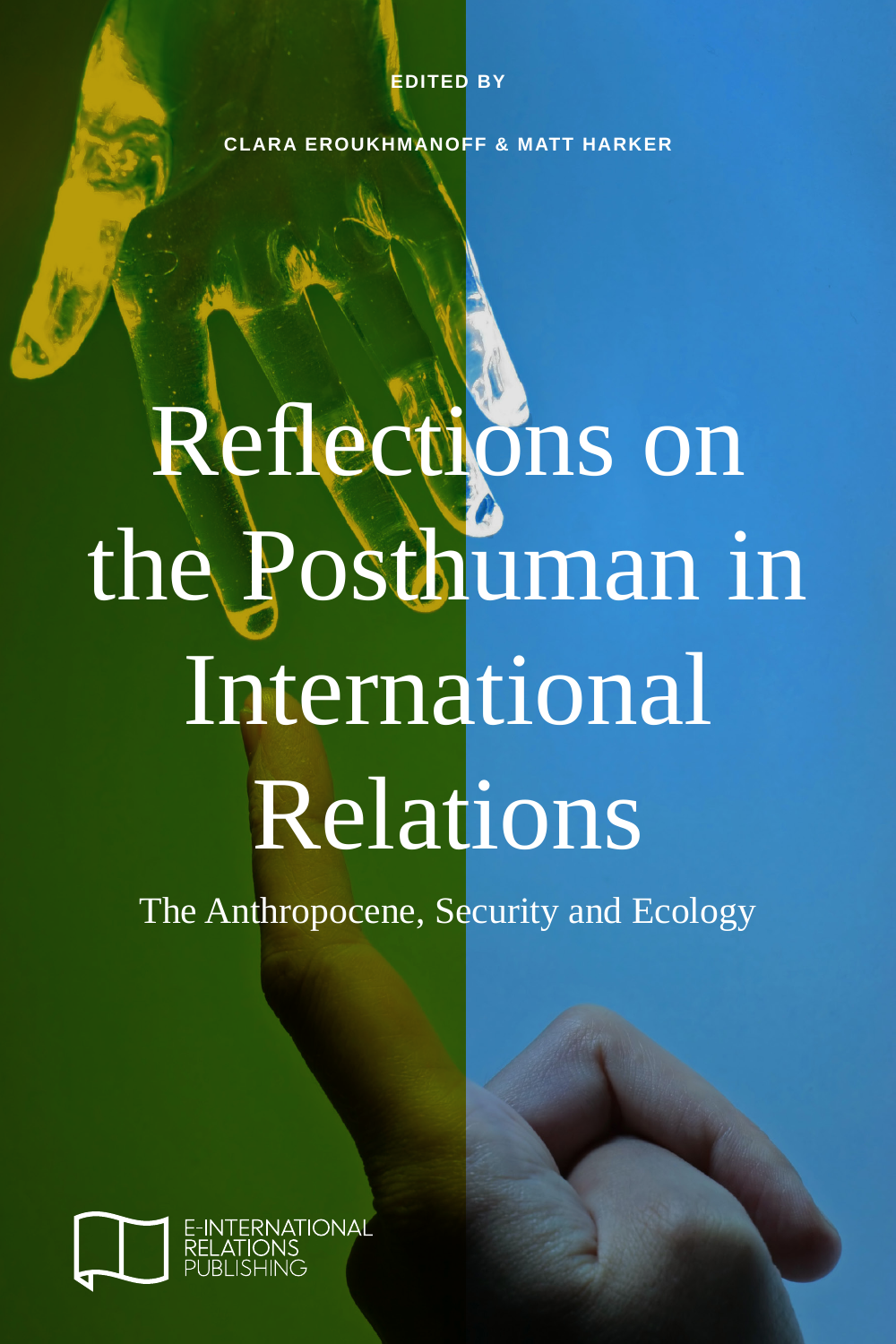This e-book is provided without charge via free download by E-International Relations (www.E-IR.info). It is not permitted to be sold in electronic format under any circumstances.

If you enjoy our free e-books, please consider leaving a small donation to allow us to continue investing in open access publications: http://www.e-ir.info/about/donate/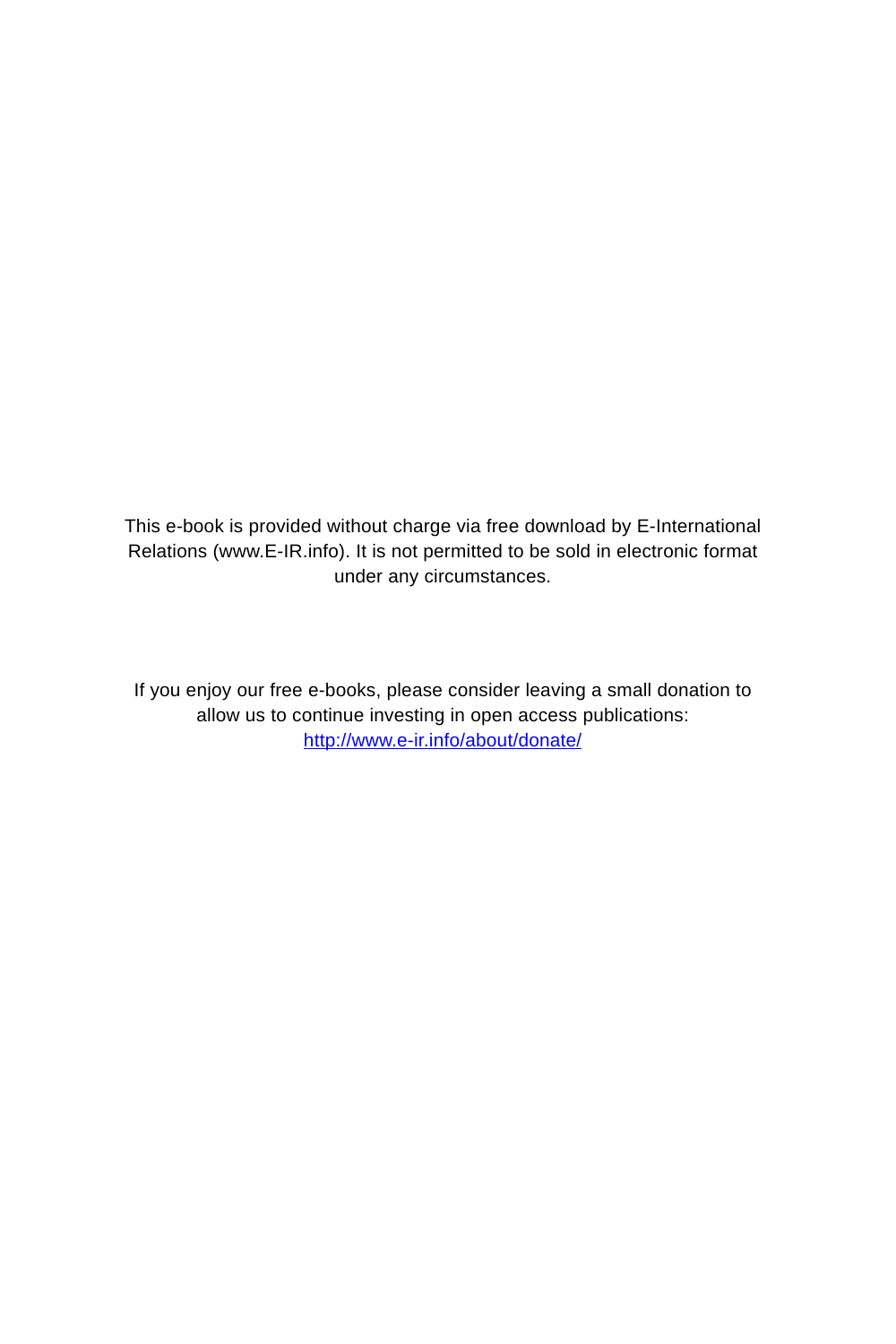# Reflections on the Posthuman in International Relations

The Anthropocene, Security and Ecology

EDITED BY

CLARA EROUKHMANOFF & MATT HARKER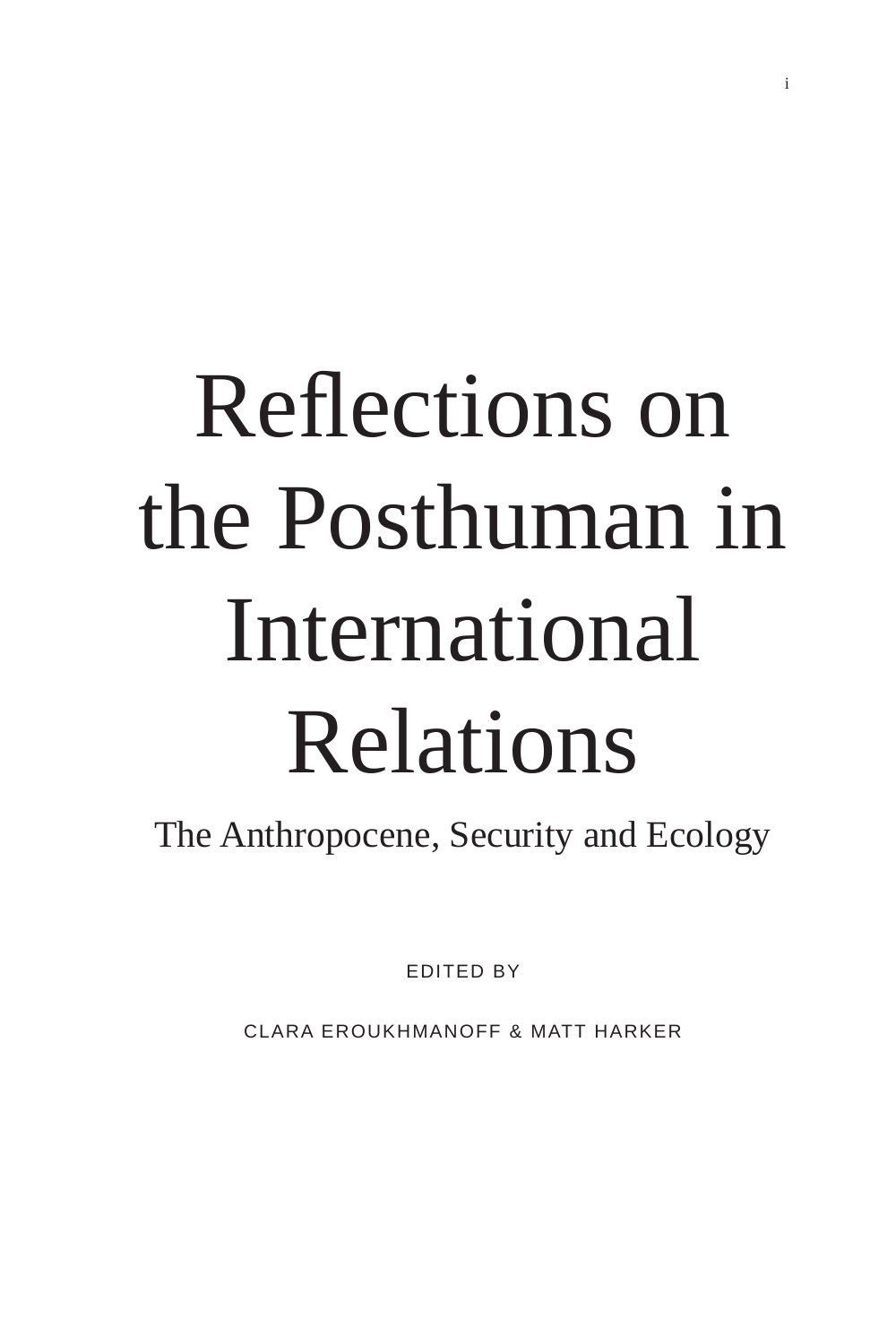

E-International Relations www.E-IR.info Bristol, England 2017

ISBN 978-1-910814-31-4 (paperback) ISBN 978-1-910814-32-1 (e-book)

This book is published under a Creative Commons CC BY-NC 4.0 license. You are free to:

- **• Share** copy and redistribute the material in any medium or format
- **• Adapt** remix, transform, and build upon the material

Under the following terms:

- **• Attribution** You must give appropriate credit, provide a link to the license, and indicate if changes were made. You may do so in any reasonable manner, but not in any way that suggests the licensor endorses you or your use.
- **• Non-Commercial** You may not use the material for commercial purposes.

Any of the above conditions can be waived if you get permission. Please contact info@e-ir.info for any such enquiries, including for licensing and translation requests.

Other than the terms noted above, there are no restrictions placed on the use and dissemination of this book for student learning materials / scholarly use.

Production: Michael Tang Cover Image: (tbd)

A catalogue record for this book is available from the British Library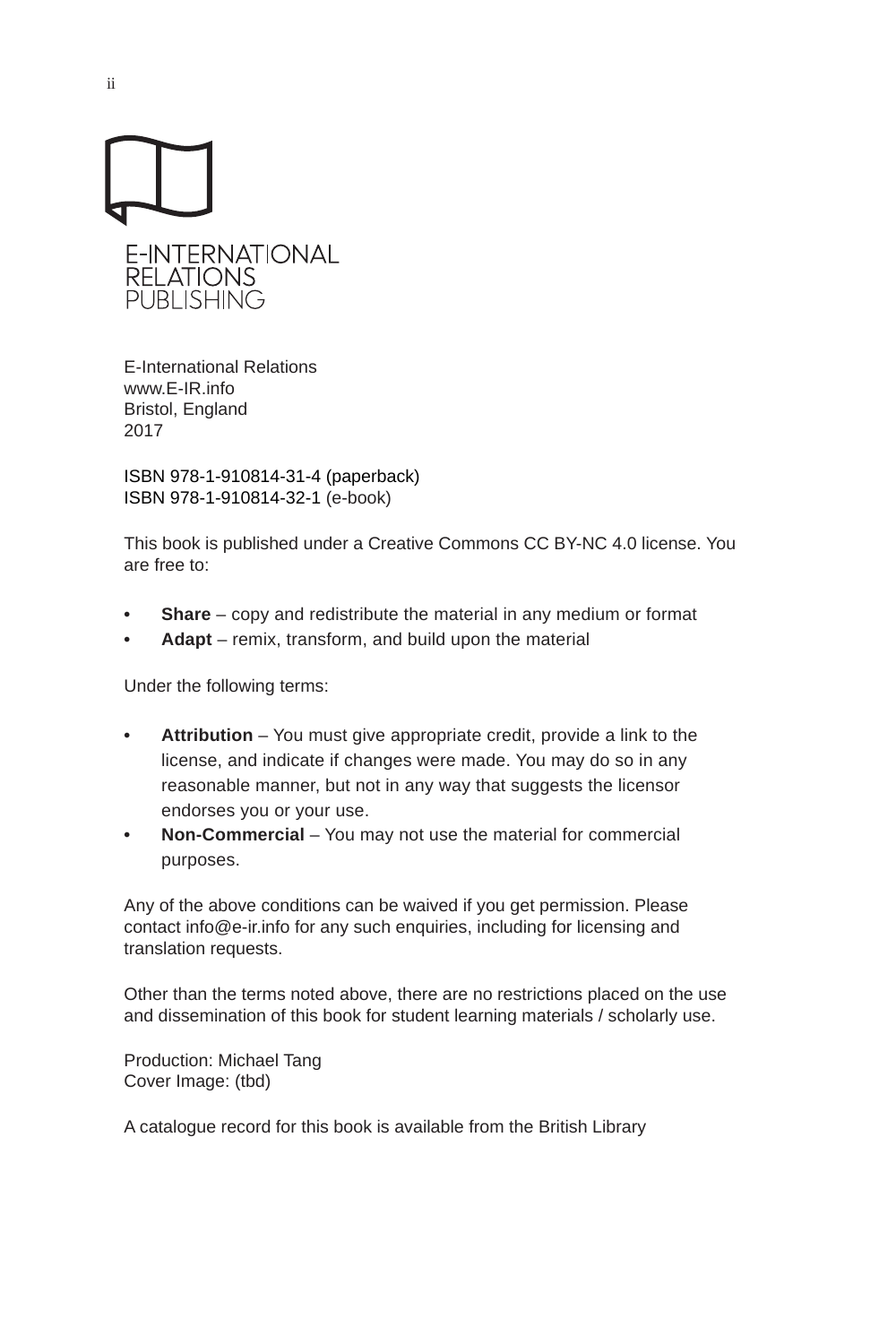#### **E-IR Edited Collections**

Series Editors: Stephen McGlinchey, Marianna Karakoulaki and Agnieszka Pikulicka-Wilczewska

Editorial Assistance: Cameran Clayton, Edward Hovsepyan, Majer Ma and Tony Martel

E-IR's Edited Collections are open access scholarly books presented in a format that preferences brevity and accessibility while retaining academic conventions. Each book is available in digital and print versions and is published under a Creative Commons CC BY-NC 4.0 license. As E-International Relations is committed to open access in the fullest sense, free electronic versions of all of our books, including this one, are available on the E-International Relations website.

Find out more at: <http://www.e-ir.info/publications>

#### **About the E-International Relations website**

E-International Relations (www.E-IR.info) is the world's leading open access website for students and scholars of international politics, reaching over 3 million unique readers. E-IR's daily publications feature expert articles, blogs, reviews and interviews – as well as student learning resources. The website is run by a registered non-profit organisation based in Bristol, England and staffed with an all-volunteer team of students and scholars.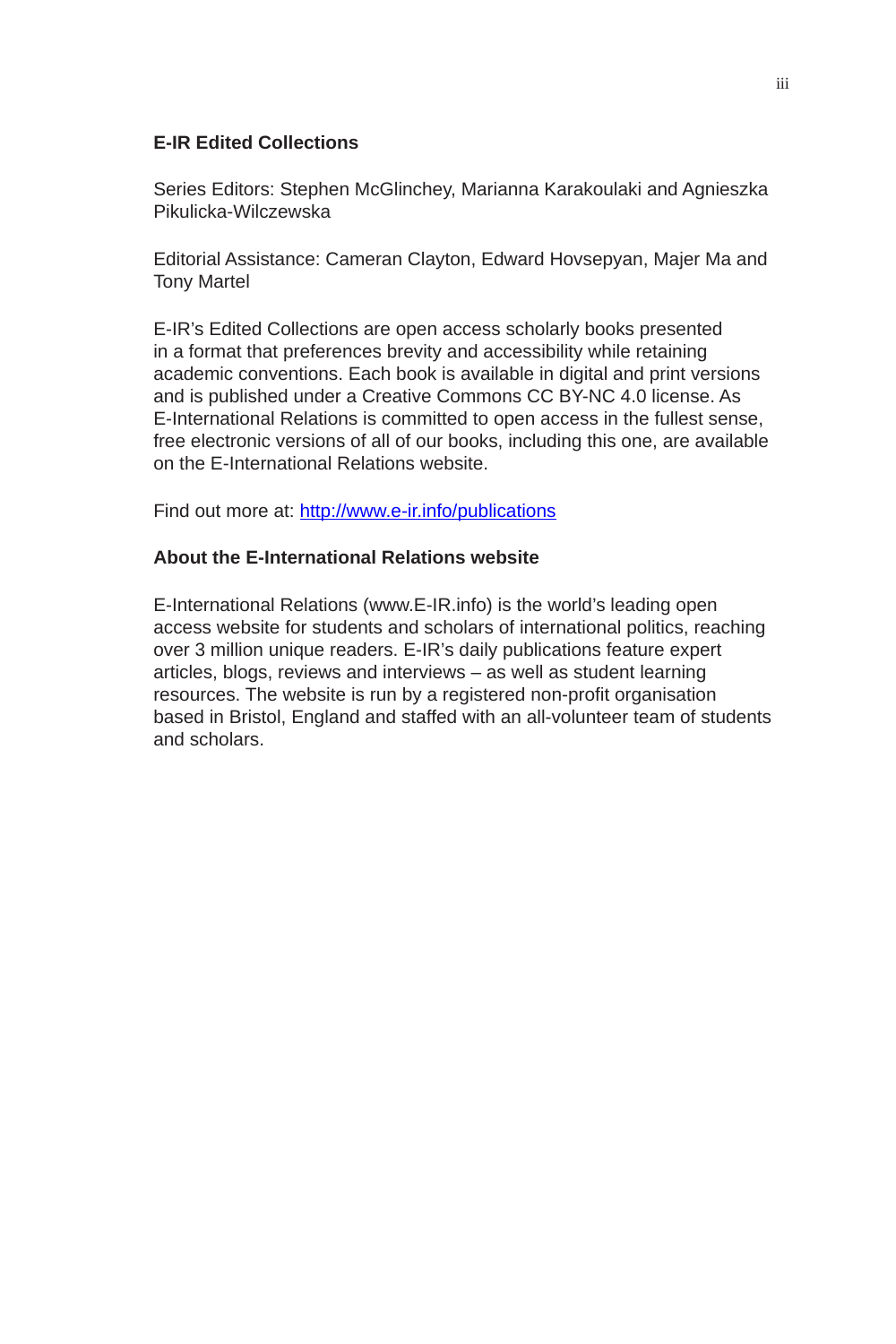#### **Abstract**

This book exposes a much needed discussion on the interconnectedness between objects, organisms, machines and elemental forces. It seeks to disturb dogmatic ontologies that privilege human life and successfully questions the separation between the natural and human worlds. By doing so, the collection confronts, challenges, and energises discussion beyond International Relations' traditional territorial lines. By revealing the fragility of mainstream narratives of the 'human,' each author in this collection contributes to an unsettling vision of a posthuman world. Questions of what *the future* beyond the Anthropocene looks like pervasively infiltrate the collection and move away from a system that all too often relies on binary relationships. In contrast to this binary view of the world, *Reflections on the (post)human* (re)entagles the innate complexities found within the world and brings forward a plurality of views on posthumanism.

#### **Editors**

**Clara Eroukhmanoff** is a Lecturer in International Relations at London South Bank University. She has published in *Critical Studies on Terrorism*, *Critical Studies on Security* and *International Studies Review* and is currently working on her first monograph entitled 'The Securitisation of Islam after 9/11: Indirect Speech Acts and Affect in the United States' with Manchester University Press.

**Matt Harker is** a PhD Candidate at the Centre for the Study of Theory and Criticism at Western University in London, Canada. His work connects questions of biometric borders, landscapes, with questions of the social media, digital body, and conceptually understands these questions through the notion of exile. His work is grounded in meta-theoretical questions on the status of the contemporary body and theorises its condition as exilic.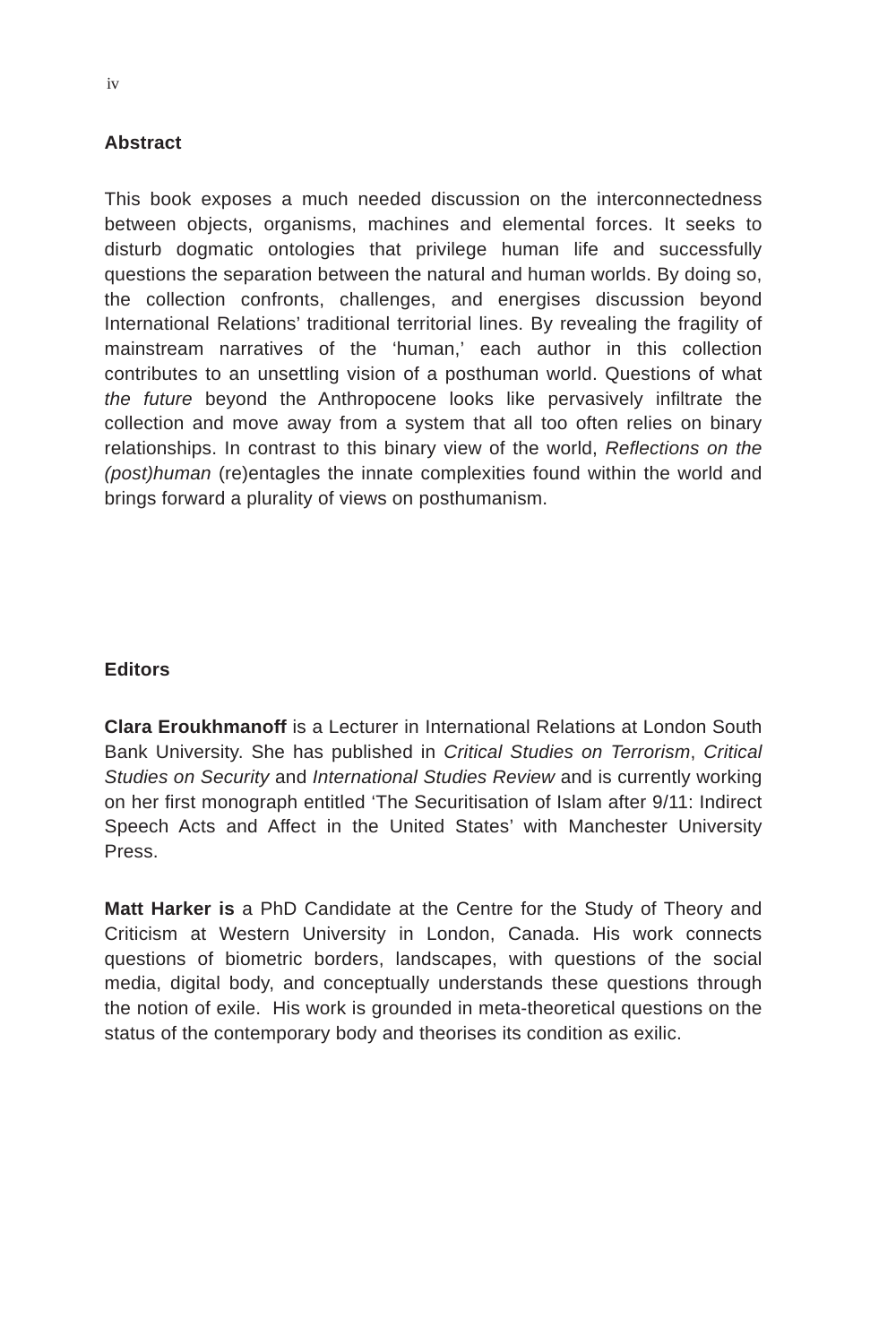#### **Acknowledgements**

We would first like to thank our contributors who have worked to produce a fascinating collaborative project and who put so much effort into making it an enjoyable experience for the editors. This project started when Clara attended a roundtable on 'posthuman security' at the European International Studies Association annual conference in 2015. She was stunned by the challenges that a posthuman agenda brought to the table. A first mini-series with the roundtable panellists (Audra Mitchell, Matt McDonald, Elke Schwarz and Carolin Kaltofen) was published online by E-International Relations. Enthusiasm about this mini-series, from our readers, our editor-in-Chief Stephen McGlinchey, and from the authors themselves, encouraged us to invite more people to the conversation. The authors who joined the miniseries (Olaf Corry, Cameron Harrington, Stefanie Fishel, Rafi Youatt, Delf Rothe and Darian Meacham) were not only willing to work with an already existing theme but also suggested original ideas that were central to this collection. A special thank you to the authors of the Introduction (Audra Mitchell and Matt McDonald) who had important input in organising this collection. We are very grateful to E-International Relations and in particular to Stephen McGlinchey, who has given us, the editors, so much support throughout the commissioning and editing process and who made sure to answer our constant questions promptly. Stephen was also right to point out that an edited collection always takes longer than it seems! Lastly, a thank you is owed to the E-International Relations team who always manages to spot the mistakes that we editors fail to notice.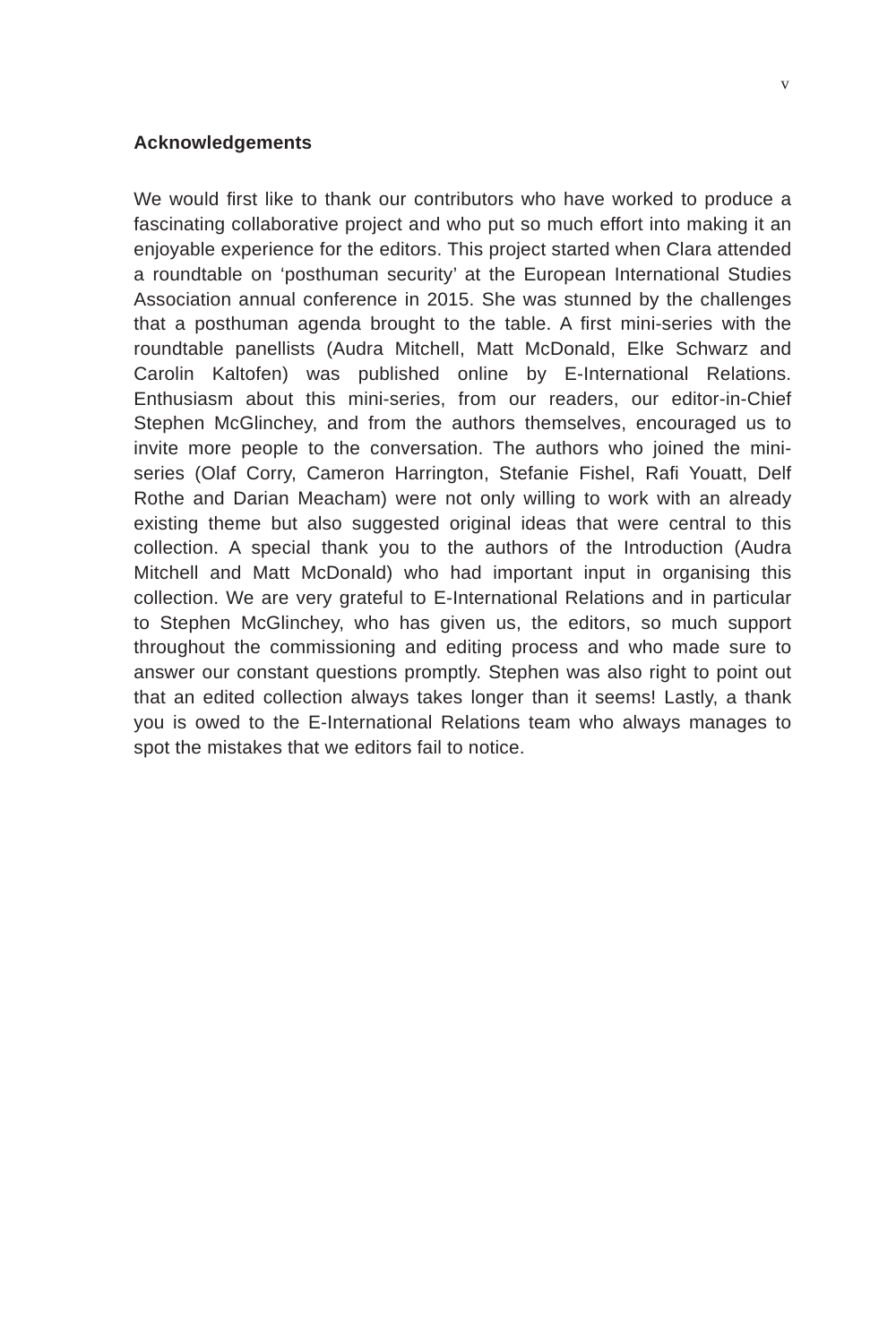#### **Contributors**

**Olaf Corry** is Associate Professor of International Relations at the University of Copenhagen. His books include *Constructing a Global Polity* (2013) and *Traditions and Trends in Global Environmental Politics: International Relations and the Earth* (2017) (with Hayley Stevenson). He has published articles on climate change, risk and security, environmental politics and social movements and International Relations theory in journals including Review of International Studies, Millennium, International Political Sociology and Global Environmental Change.

**Stefanie Fishel** is an Assistant Professor of Gender and Race at the University of Alabama. She is author of the book *The Microbial State: Global Thriving and the Body Politic.* 

**Cameron Harrington** is an Assistant Professor in the School of Government and International Affairs, Durham University (beginning September 2017) and is a nonresident Research Associate in the Global Risk Governance Programme at the University of Cape Town. He is the co-author (with Clifford Shearing) of the book *Security in the Anthropocene: Reflections on Safety and Care*

**Carolin Kaltofen** is a post-doctoral research fellow at the Department of Science, Technology, Engineering and Public Policy (University College London), where she is heading a research project on 'Science Diplomacy', which maps the diverse interactions between the sciences and global governance. She has been teaching at the Department of International Politics at the University of Aberystwyth, where she obtained her doctorate degree in International Politics. Carolin's research is located at the intersection between metaphysics, materialisms, and the study of science and technology. She is particularly interested in how new technologies change the conditions of the political and being in the world.

**Matt McDonald** is a Reader in International Relations in the School of Political Science and International Studies at the University of Queensland. His research is in the area of critical theoretical approaches to security, and their application to environmental change and Australian foreign and security policy. He is the author of *Security, the Environment and Emancipation* (Routledge 2012) and co-author (with Anthony Burke and Katrina Lee-Koo) of *Ethics and Global Security* (Routledge 2014).

**Darian Meacham** is assistant professor of philosophy at Maastricht University, Maastricht, Netherlands, and Deputy Director for Responsible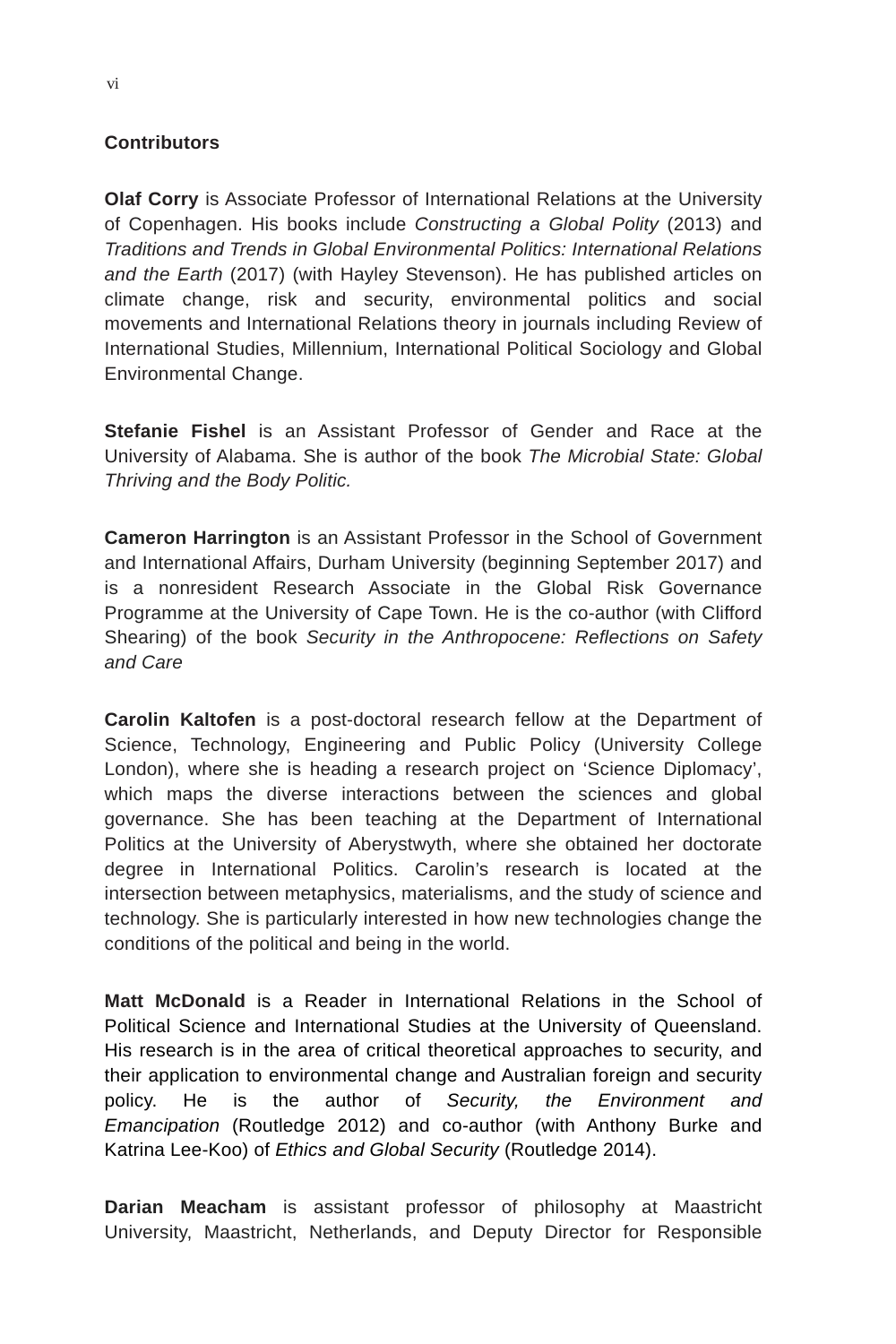Research and Innovation at BrisSynBio (a UK Research Council Funded Synthetic Biology Research Centre). He has published several articles and book chapters on human enhancement, and is currently interested in the social and political impact of automation technologies.

**Audra Mitchell** is the CIGI Chair in Global Governance and Ethics and Associate Professor at the Balsillie School of International Affairs, Wilfrid Laurier University, Canada. She has published widely in the areas of posthumanist IR, global ethics, large-scale harm, cosmology and violence. Her current research explores the ethics of global extinction.

**Delf Rothe** is a researcher and lecturer at the Institute for Peace Research and Security Policy in Hamburg, Germany. He received his PhD from the department of International Relations at the University of Hamburg in October 2014. Rothe has published widely on issues such as climate change and security discourse, visual security, resilience or environmental migration. He is the author of *Securitising Global Warming: A Climate of Complexity*  (Routledge 2016),

**Elke Schwarz** is Lecturer in Politics and International Relations at the University of Leicester, UK. She holds a PhD from the London School of Economics in the ethics of international political violence. Her current research focuses on the ethical and political implications of lethal autonomous technologies and contemporary discourses on the posthuman.

**Rafi Youatt** is Assistant Professor of Politics at the New School for Social Research and Eugene Lang College. He is the author of *Counting Species: Biodiversity and Global Environmental Politics*, and has been published in journals including Millennium, Political Research Quarterly, Environmental Values, and International Political Sociology. He is currently completing a book on interspecies relations and international relations.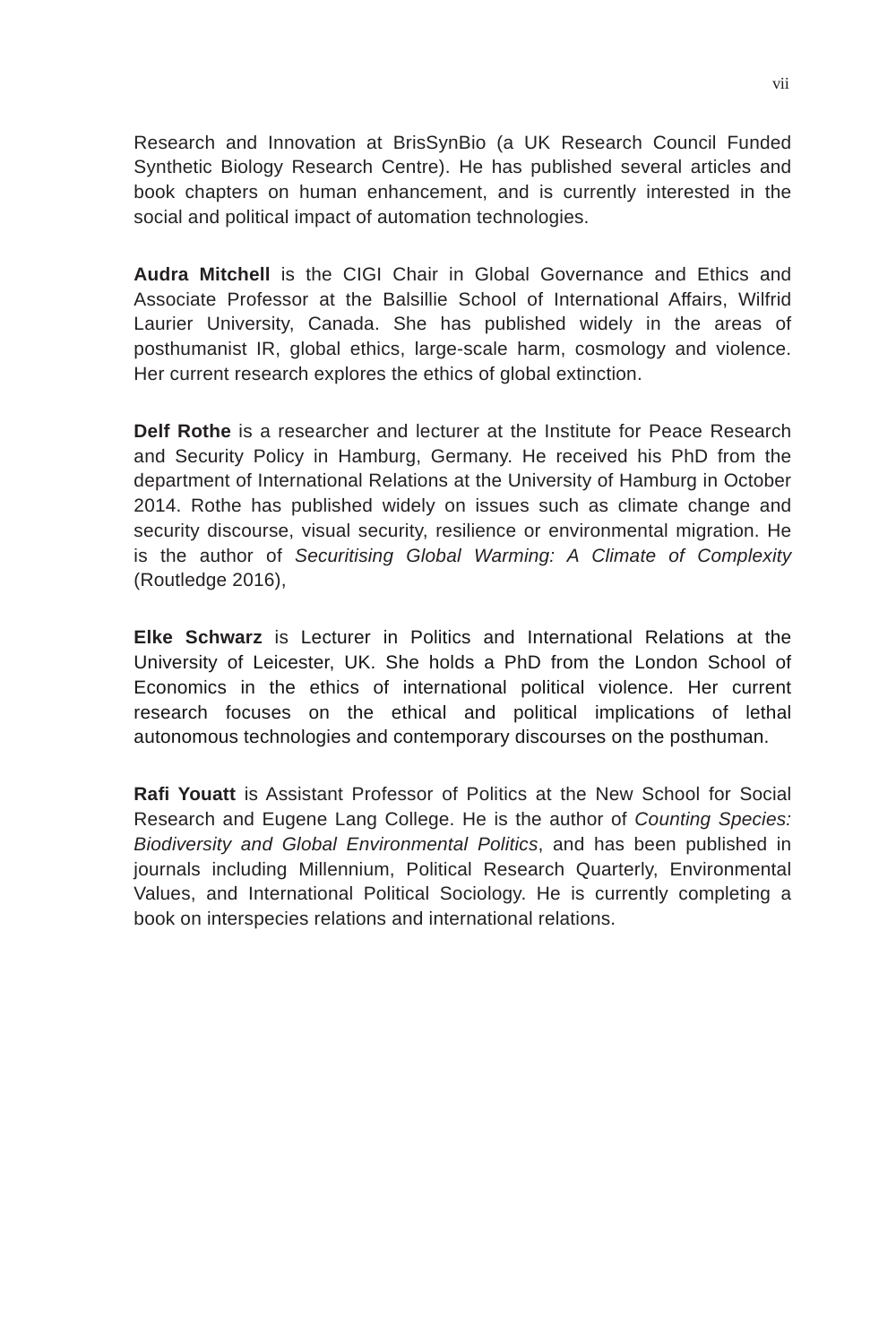# **Contents**

|    | <b>INTRODUCTION</b><br>Matt McDonald and Audra Mitchell                                                             | $\mathbf{1}$ |
|----|---------------------------------------------------------------------------------------------------------------------|--------------|
|    | PART ONE - HUMAN, THE POSTHUMAN, POSTHUMANISM                                                                       |              |
| 1. | 'POSTHUMAN SECURITY': REFLECTIONS FROM AN OPEN-ENDED<br><b>CONVERSATION</b><br>Audra Mitchell                       | 10           |
| 2. | BETWEEN RADICAL POSTHUMANISM AND WEAK<br>ANTHROPOCENTRISM: THE SPECTRUM OF CRITICAL HUMANISM(S)<br>Carolin Kaltofen | 19           |
| 3. | HYBRIDITY AND HUMILITY: WHAT OF THE HUMAN IN POSTHUMAN<br>SECURITY?<br>Elke Schwarz                                 | 29           |
| 4. | ANTHROPOCENTRISM AND THE POLITICS OF THE LIVING<br>Rafi Youatt                                                      | 39           |
| 5. | PERFORMING THE POSTHUMAN: AN ESSAY IN THREE ACTS<br>Stefanie Fishel                                                 | 50           |
|    | PART TWO - ECOLOGY, NONHUMAN SPECIES AND THE ANTHROPOCENE                                                           |              |
| 6. | <b>ECOLOGICAL SECURITY</b><br>Matt McDonald                                                                         | 62           |
| 7. | POSTHUMAN SECURITY AND CARE IN THE ANTHROPOCENE<br>Cameron Harrington                                               | 73           |
| 8. | <b>GLOBAL SECURITY IN A POSTHUMAN AGE? IR AND THE</b><br>ANTHROPOCENE CHALLENGE<br>Delf Rothe                       | 87           |
| 9. | THE 'NATURE' OF INTERNATIONAL RELATIONS: FROM GEOPOLITICS<br>TO THE ANTHROPOCENE<br>Olaf Corry                      | 102          |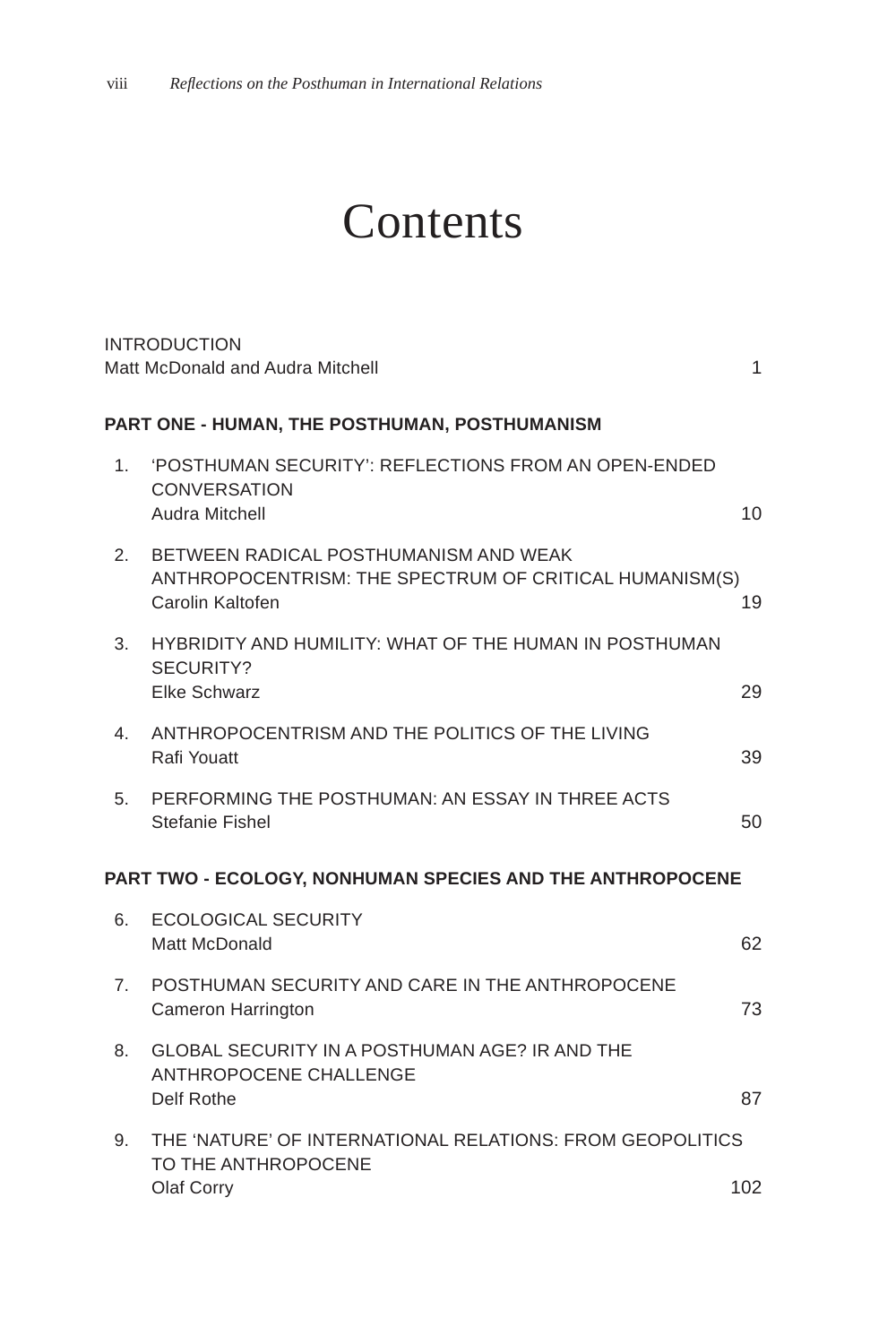|                  | 10. METTERNICH, THE GUT-BRAIN AXIS, AND THE TURING COPS: THE |     |
|------------------|--------------------------------------------------------------|-----|
|                  | SUBJECTS OF POSTHUMAN IR                                     |     |
|                  | Darian Meacham                                               | 119 |
|                  |                                                              |     |
| NOTE ON INDEXING |                                                              | 130 |
|                  |                                                              |     |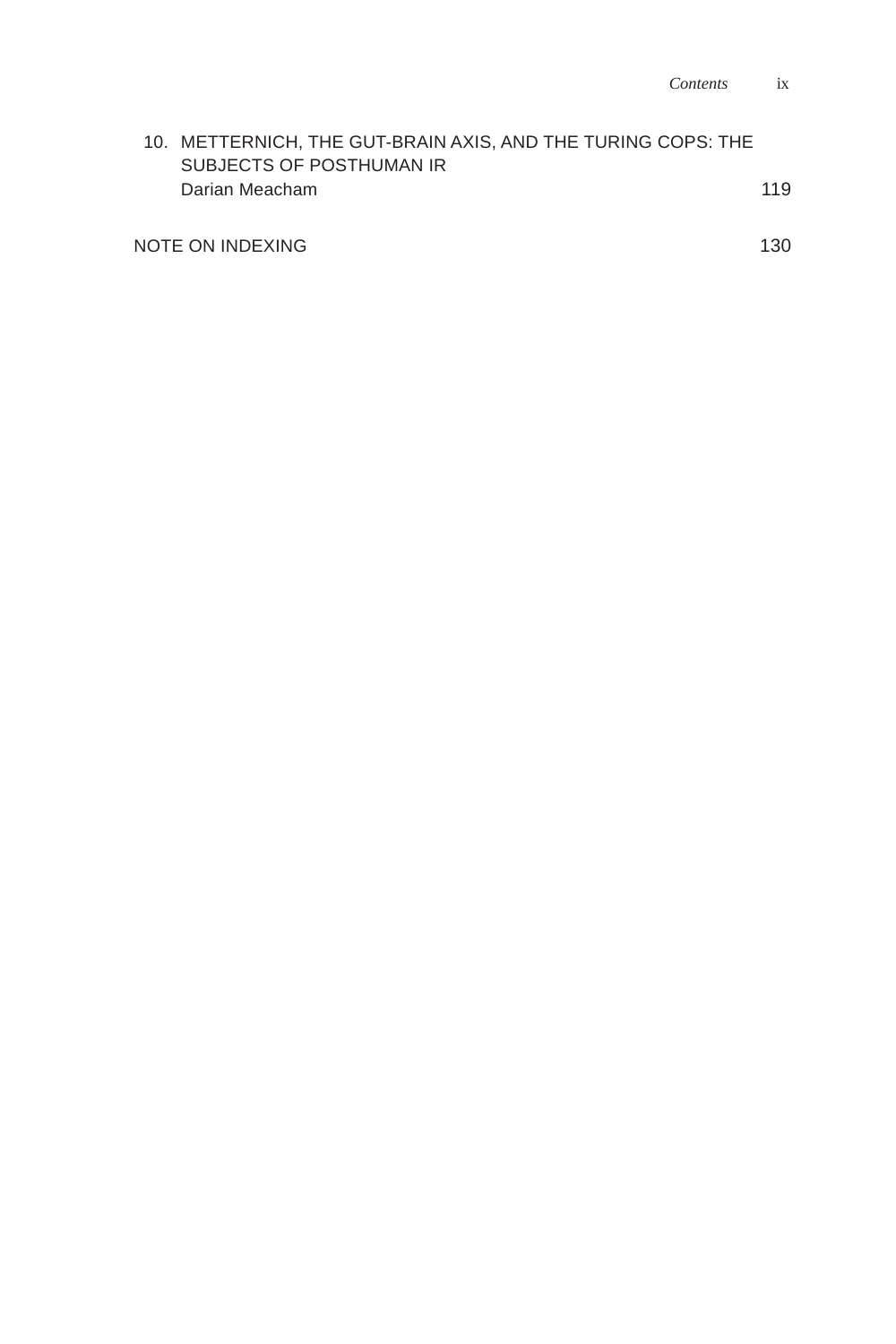# 7

# <span id="page-12-0"></span>Posthuman Security and Care in the Anthropocene

CAMERON HARRINGTON

As many of the authors in this collection make clear, traditional and critical ideas about security have been largely anthropocentric. Whether the focus has been on the strategic manoeuvrings of states acting in relation to balances of power, or on the performative effects of security discourses, all security has been human security. To speak of security absent the human subject has been considered irrational or worse, uninteresting.

Recently though, this perspective has been shifting, thanks in large part to a growing alertness to the diverse forms of life that produce and are affected by conditions of (in)security. In an ironic twist, this nascent posthuman sensibility is deeply connected to the realization that we have entered into a monumental period of global environmental change enacted by humans. The Anthropocene – the Age of (hu)Man – has garnered enormous amounts of attention across the natural sciences, social sciences, and humanities. Beyond encapsulating the environmental catastrophe that is unfolding before us, a central motif of Anthropocene thinking, as it has been translated from geological stratigraphy, is the collapse of the divide between the social and the natural. As the human population explodes and we settle into a new world that may be four degrees warmer by century's end, we are obliged to accept not simply the status of humans as geological agents, but as entangled agents.

This reimagining explodes the western, Cartesian belief in dualism, whereby minds and bodies are separated along with the spiritual and the material, humans and nature: the inside/outside divides that have been so central to security studies (Walker 1993). This dualism is justified principally via a belief in radically separated reason, which allows for humans to appear different,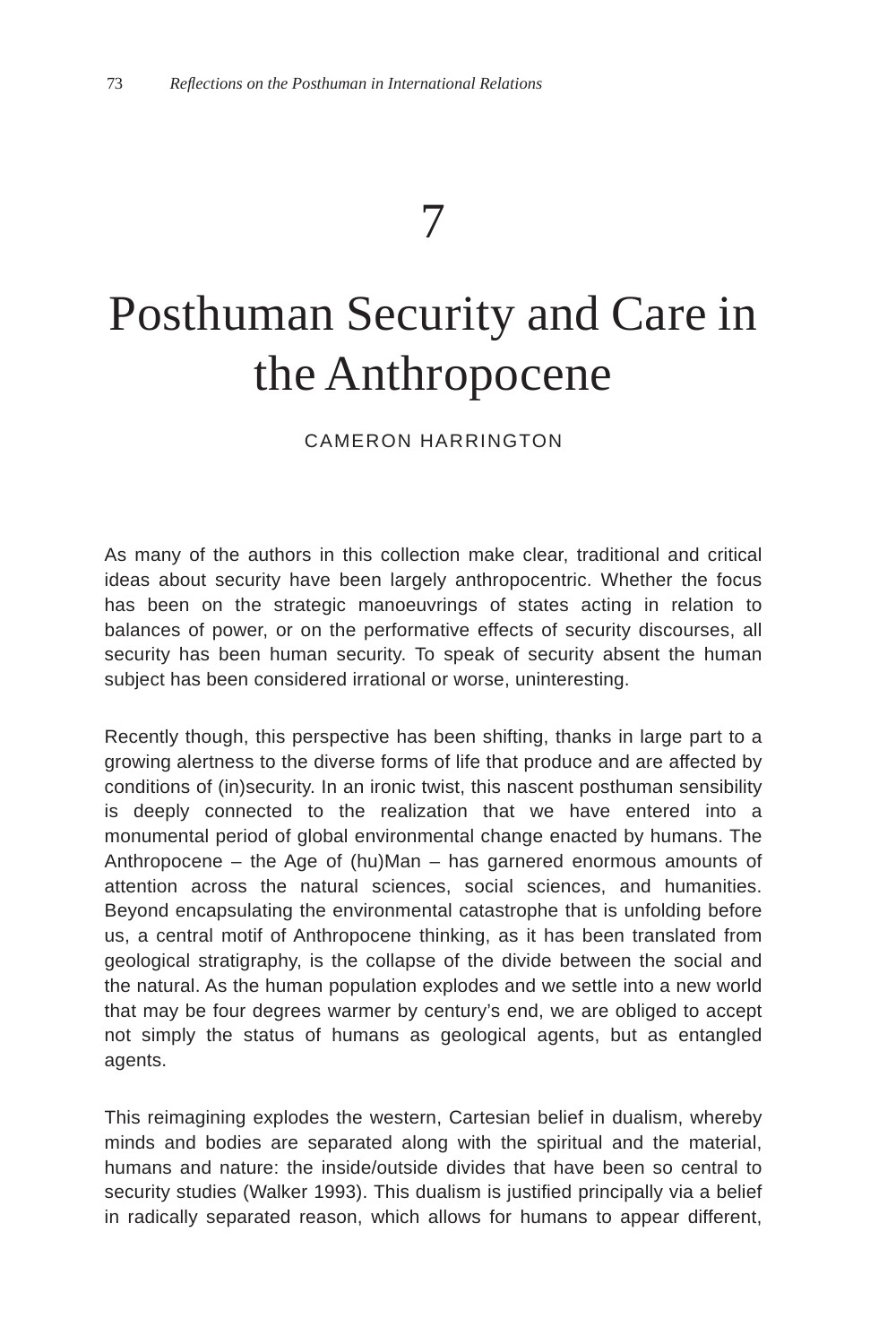outside and above an inferiorised and manipulable nature (Plumwood 2002). The effects of this dualism are to present humans as rational, acting, agents fulfilling their desires in a passive, intentional, global environment. The poverty of these 'Cartesian coordinates' has been highlighted for decades in security studies. These critiques have been presented primarily in terms of the breakdown of the Westphalian system and the exploration of alternative political identities beyond the state – such as nations, races, classes, movements, religions, cultures, or gender (Walker 1993). The Anthropocene further breaks down the divide not simply in terms of political identity but by emphasising the ways that non-human species, technologies, and natures interact with global security (Harrington 2016). The Human Age compels us to question prevailing forms of anthropocentrism and confront the power of other-than-human things in the world.

Readers may wonder what, if anything, can be done? As the recent 'Planet Politics Manifesto' laments, 'Trying to write from within IR, we find ourselves prisoners in our own vocation. We are speechless, or even worse, cannot find words to represent the world and those within it.' (Burke, Fishel, Mitchell, Dalby, and Levine 2016, 502) If everything changes in the Anthropocene - the objects of study, the variety of harms, the nature of responsibility – what is left? Is security obsolete or powerless in the face of Earth system changes? Should we move to something else - perhaps resilience, or quantum politics, or some form of risk theory? Can posthuman security perspectives really transcend the IR 'prison' or will they simply replicate its Holocene-bred, anthropocentric logics within an expanded circle of concern? This article argues against either the abandonment of security or its reduction to its solely negative or positive forms. Instead, it prompts us to cultivate new (and activate very old) forms of care-based security. The new world of the Anthropocene and the posthuman sensibilities that arise from it offer us simultaneous and conflicting impulses. Given the reality that the Earth at once offers a safe haven for existence and poses formidable challenges for life and the capacities for collective human action, security politics might return to the ultimate horizon – the impulse to care.<sup>20</sup>

#### **Security and Care**

The Anthropocene is indeed a crisis, both in material terms and, far less importantly, for the study of security. Grasping the idea of the Earth as both a unified system and as something with multiple states of being with imperceptible, shifting, and seeping thresholds is a terrifyingly difficult process (Clark 2016, 139). It offers us little hope that life within it will be any better for

To whom or what we extend care is open-ended and might include life, non-life, and technology.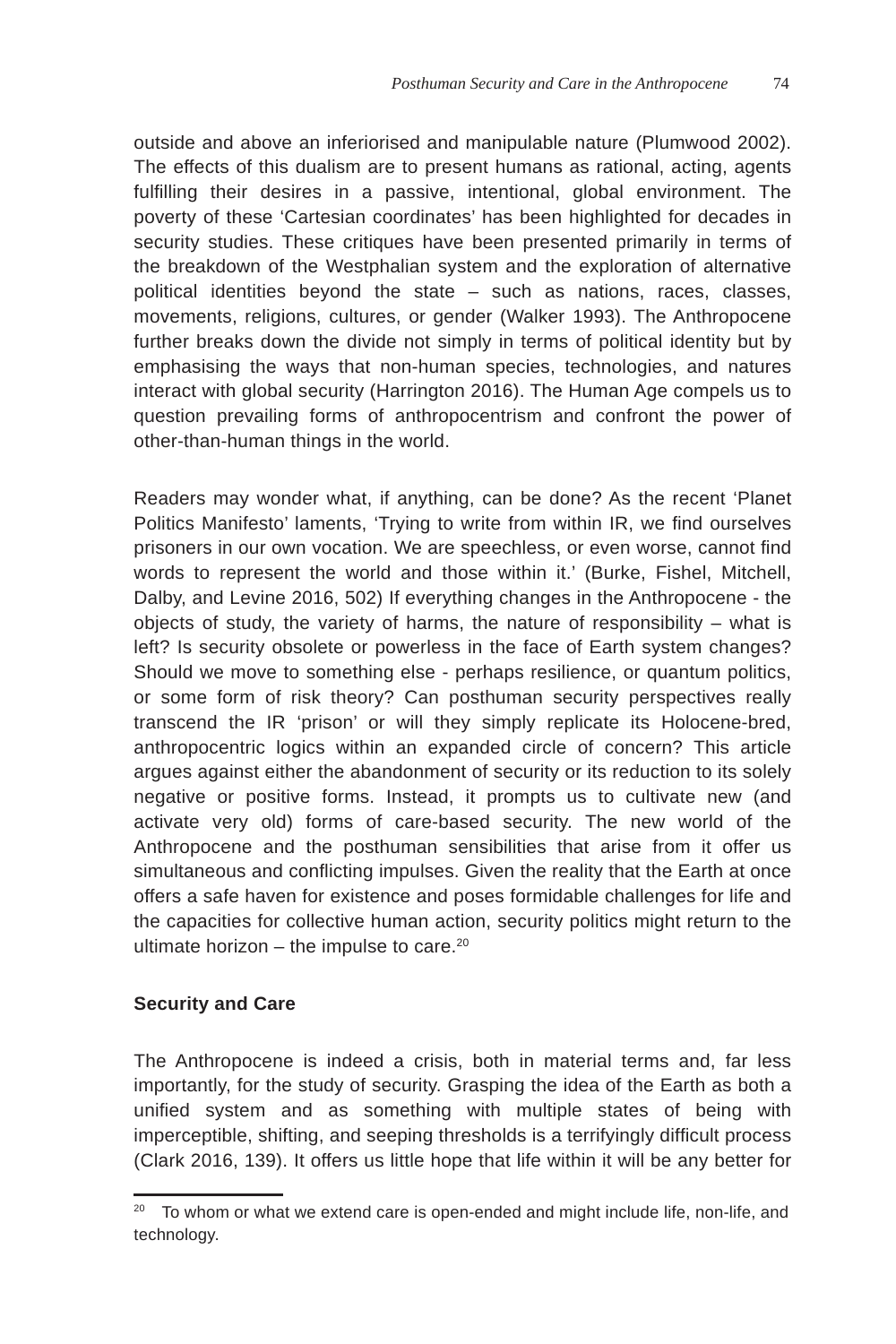most humans and our non-human kin. Yet, to reduce the future to apocalyptic visions of flooded cities, charred farmlands and waves of migrants battling for access to ever-dwindling resources in the developed world is a mythical replay of Hobbesian-inspired security forms that should have long ago been abandoned. The Anthropocene should likewise not be reduced to some innate benevolence of a whole system that is designed either by chance or design to protect humans. Given the violent and dynamic tendencies of the planet, there is a need to challenge the feminised image of Gaia, so prevalent in Anthropocene discourse, which portrays the Earth system as a bountiful goddess or a nurturing mother, able to provide for all life, including humans, so long as we protect and sustain her natural state. As Latour reminds us, the Earth system (Gaia) is both nurturing and destructive. She is not indifferent because she is so clearly affected by human behaviour. But She has aims that directly produce human insecurity and civilizational collapse. She is simultaneously '…too fragile to play the calming role of old nature, too unconcerned by our destiny to be a Mother, too unable to be propitiated by deals and sacrifices to be a Goddess.' (Latour 2011)

If we are to focus on cultivating a different form of security, one that is posthuman, post-natural, and that does not rely upon Holocene-bred logics, where might we turn? Can we end up avoiding all that and still call it *security*? While I am aware of the difficulty of answering that question here, I argue that security will likely remain a necessary component of adjusting to the Anthropocene. Despite this, we are forced to reconsider the traditional obsession with tragedy (which is everywhere in Anthropocene discourse) and instead focus on care. The notion of care attunes us to the shifting contours of life and death in the Anthropocene. A security that is caring and careful preserves the concept's historical coherence. It also emphasises the relational practices that underpin the survival and flourishing of life in addition to embracing and accepting the finality of earthly existence in the Anthropocene. Finally, supporting multi-perspective forms of care action helps amend traditional security ethics like autonomy, non-interference and reciprocity.

It may seem counterintuitive, but security has always been concerned with the concept of care. Indeed, if we refer back to Heidegger, it is care that motivates human being-in-the-world (what he refers to as Dasein) in the first place. It is care that makes existence visible (Heidegger 1978). Likewise, the concept of security is at a fundamental level about the human relationship to care. John T. Hamilton expertly explains in his book *Security: Politics, Humanity and the Philology of Care* that our concern for security is ultimately a concern to be without concern (2013, 10). We have struggled to reconcile this from the earliest beginning of the security concept, which was formed via Roman fables of the character *Cura*, the personification of care and concern.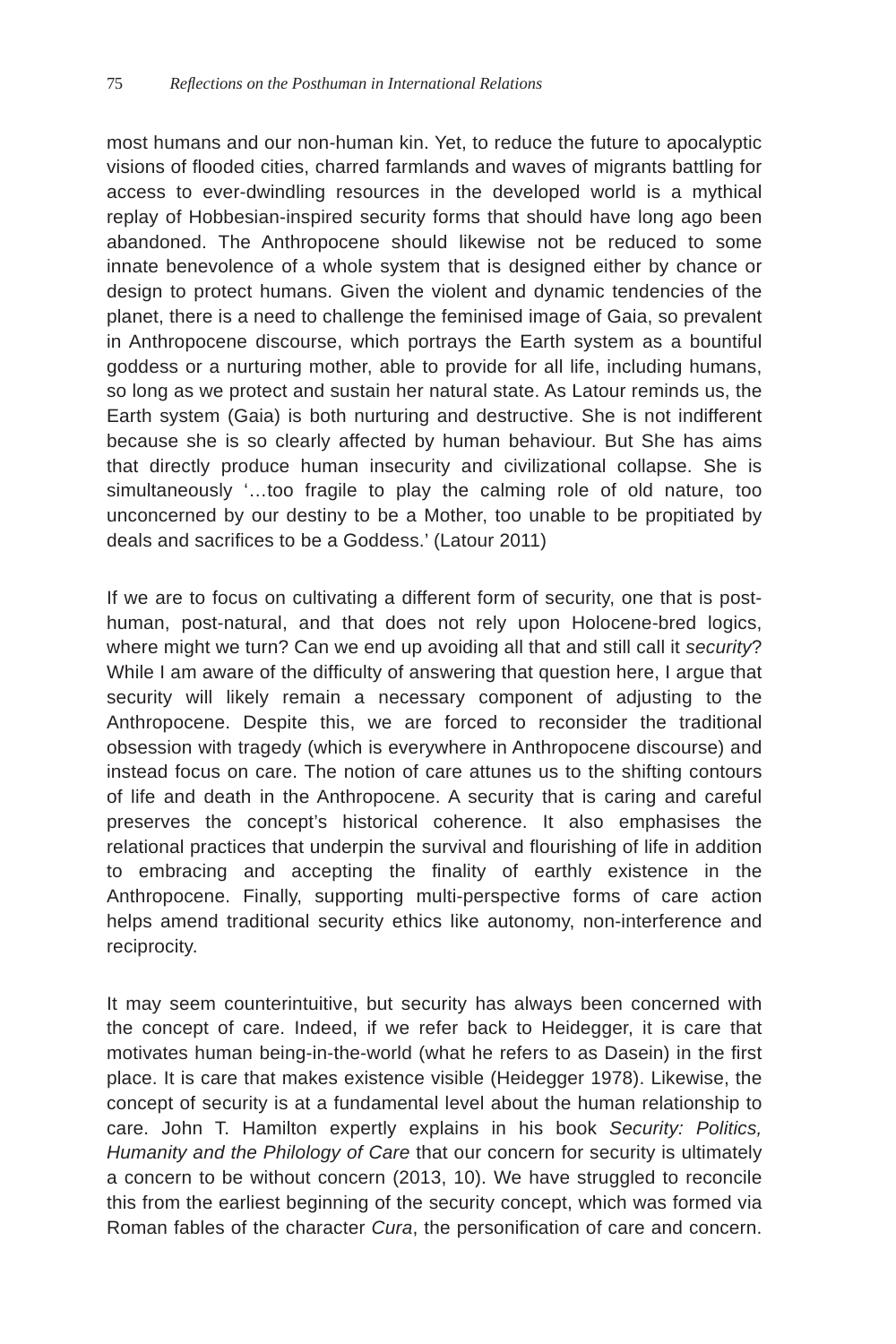From *Cura* comes the etymological root of security, *securitas*, which translates into modern English as the state of being removed from care; the state of being care-free. Hamilton explains,

The word is transparent enough, featuring three distinct components: the prefix *sē*- (apart, aside, away from); the noun *cura* (care, concern, attention, worry); and the suffix-*tas* (denoting a condition or state of being). Securitas, therefore, denotes a condition of being separated from care, a state wherein concerns and worries have been put off to the side. Man will be literally secure when he is removed from Cura's governance, when his unified being is split apart, back into its discrete elements (2013, 5).

This reading tells us that the desire for security – understood as certitude and trust – is seemingly universal and timeless. We all seek to reduce uncertainty and the risk of personal harm it brings. *Securitas* is an ideal state where there is no risk and care is no longer needed; where we can exist in serene tranquility, without worry and with the knowledge that no harm is coming. Yet, the flip side of the security-care relationship points to an inherent contradiction.

…*Securitas* can just as well refer to 'indifference' (the lack of interest) or 'negligence' (the lack of concern for a person or object). By removing *cura* as commitment or concentrated effort, by ignoring the loved one or neglecting one's work, the elimination of care denotes 'heedlessness,' implying that one is no longer driven by the concerns that are believed to define and guide human existence, moral behavior, or practical action. Free from these kinds of concern, we are secure in the sense of being inattentive or indifferent, foolhardy or delinquent. In this case, the privation of devoted attention threatens to leave us deprived (Hamilton 2013, 11).

From its earliest beginnings care has played a central role in security and the desire to eradicate care continues to drive our security decisions. Yet Hamilton also makes clear that the contours of security have always been contested. He weaves in a variety of sources, from ancient Greek poetry to Roman stoicism, from Hobbes to Schmitt and Heidegger, to underline the 'vast network of mythical, linguistic, and cultural valences and traditions that have motivated the term's usage across histories' (Hamilton 2013, 276). Given the unique ability of the Anthropocene to dissolve the promise of security, more care, not less, is needed in the posthuman, postnatural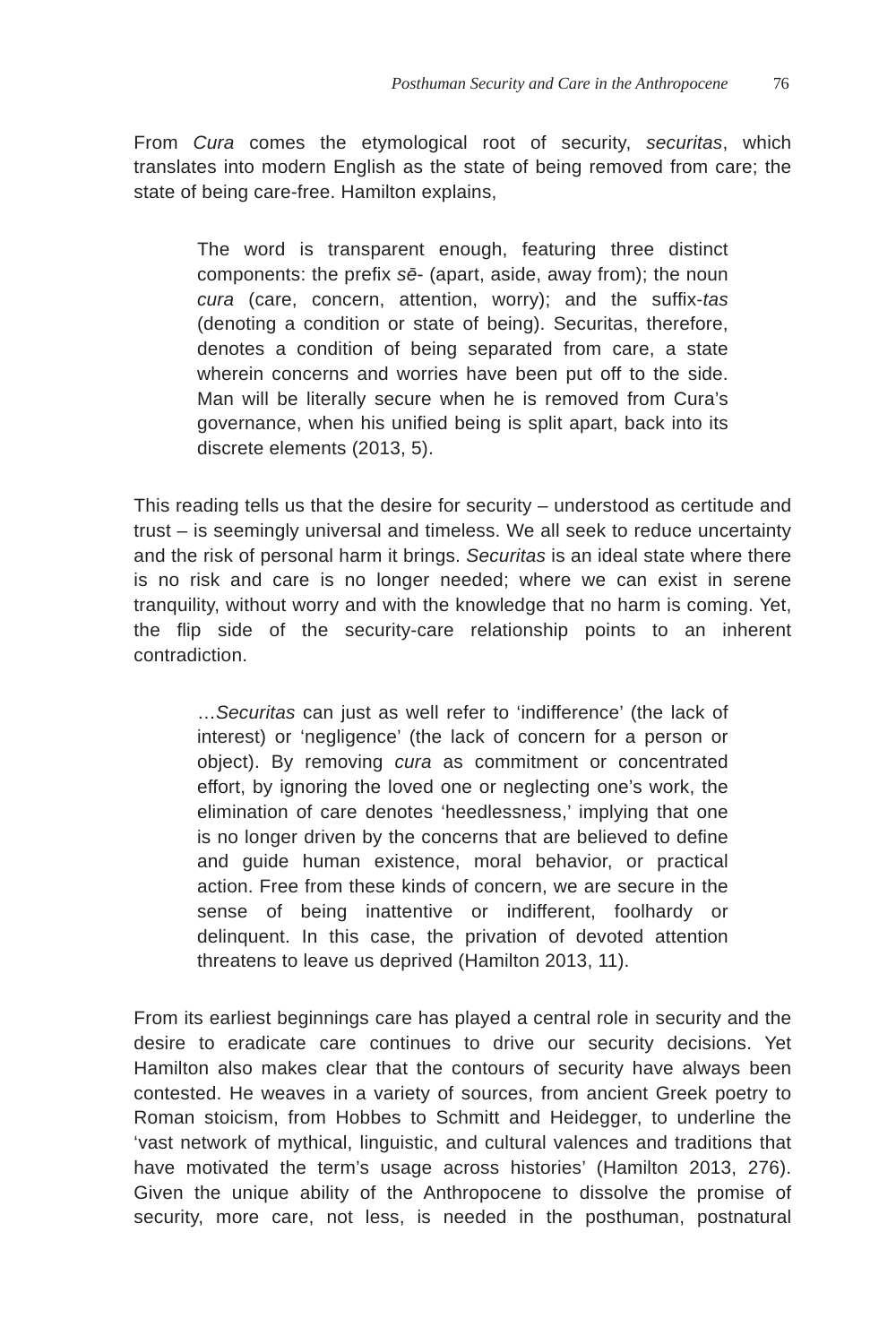#### Anthropocene.

#### **The Origins of Care**

Part of the modern invocation to care derives from the well-established feminist paradigm of care ethics. At its core, care ethics is about concrete, particular, relationships. Humans should pursue moral action based upon their empathic consideration of the other they exist in relation to. This perspective deemphasises the traditional view that ethics should be derived from the rational invocation of universal duties, responsibilities, or principles. It also rejects attempts to impose Newtonian laws upon social relations. In place of this it asks us to consider the unique value of relationships and ongoing, shifting patterns of interactions and responses. This means being cognizant of the needs, wants, and desires of the 'world,' defined as one's self, loved ones, near and distant others, society, and the planet (Engster 2004, 117). Occupying a moral position requires that we adopt 'actions and attitudes of care, in addition to or even more importantly than those of respect, non-interference, and tit-for-tat reciprocity…' (Collins 2015, 5). Care then becomes an approach to life that recognises the needs of others, attempts to respond to/provide for those needs, and establishes relationships of trust that transcend the boundaries of justice. This centres the social and the unequal power relationships that define life in the Anthropocene - moving beyond critique to advocate 'new forms of relationships, institutions, and actions that enhance mutuality and well-being' (Lawson 2007, 9). It also recognises how different historical and institutional relationships produce the need *for care*. Such a perspective can be transposed onto human-non-human relationships as well. In the context of the Anthropocene this includes how human decisions over time have created the conditions for unnatural disasters like arctic ice melt, drought, famine, flooding, mass extinction, etc. Depending on the particular need, care may also mean *retreat* from action.

The ethics of care is perhaps the most significant ethical theory to emerge from feminist analyses. How it translates into the world of security – so often filled with danger, harm, and violence – is an evolving, still unsettled question. Feminist security studies is a diverse and well-institutionalised sub-field, but the idea of care remains relatively under-developed as a security concept. When it has been examined, most notably over the past two decades by scholars like Sara Ruddick (1989), Fiona Robinson (1999, 2011), Virginia Held (2006), Kimberly Hutchings (1999; 2000; Hutchings and Frazer 2014) and Karin Fierke (2014; 2016) care ethics and security have coalesced around the connections between the universal and the particular. They argue against security logics that emphasise the ontological primacy of *homo economicus*: the concept of man as an independent, value-maximising and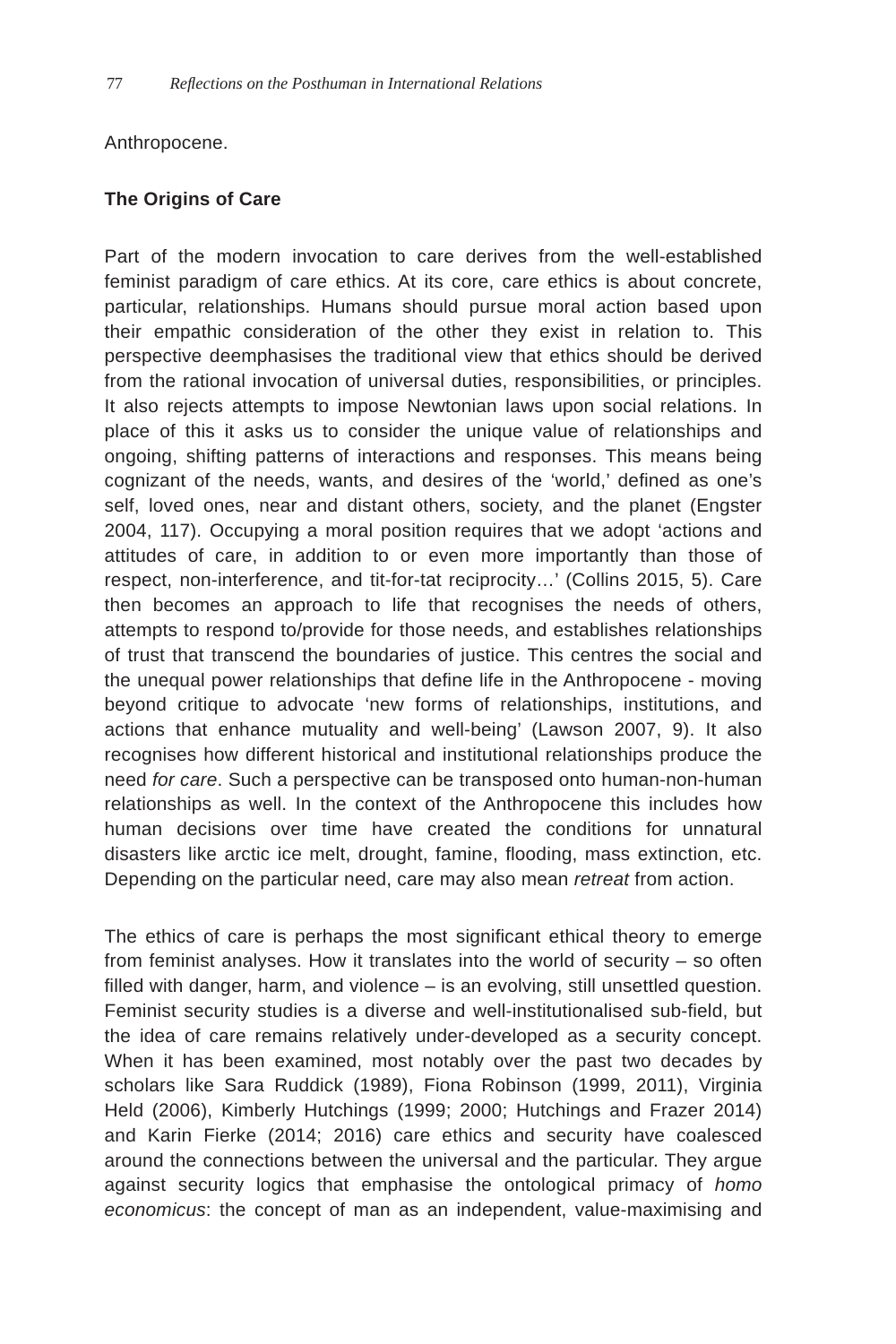self-reliant subject. Such thinking obscures the particular social reality around the world, especially the experiences felt by women, who are more likely to 'define themselves in and through their relations with children and other family members— including those who are elderly or chronically ill—or with friends or members of their communities' (Robinson 2011, 90). More directly it helps maintain a deeply unjust and violent international society that views militarism as an inevitable byproduct of human nature rather than a masculinised ideology produced through social practice.

These care authors explore the contours of contemporary security issues like the concept of just war, humanitarian intervention, peacekeeping, and human security. Though each offers a unique position, a unifying thread has been a fixation on the practices rather than the principles that contribute to violence. Most crucially they emphasise the persistence of everyday material insecurities (Robinson 2016). Instead of strictly focusing on the spectacular moments of conflict and violence that accompany the breakdowns in social order, a feminist ethics of security also looks to 'marginalised sites' (Stern 2006, 182-183). Rather than the Schmittian inspired version of securitization that is enacted via the transition to a state of exception, care acknowledges the relentless insecurities of the unexceptional. The invocation of care also provides an alternative to the atomistic theories of ethical virtue that emphasise righteous, masculine qualities of honour, courage, intelligence, and detachment.

#### **Toward a Security of Care**

Can care, something we are told is ephemeral and localised, be considered an adequate response to Anthropocene threats that are planet-wide and occur along geological timescales? Can it truthfully be expected to transform human actions that are relentlessly critiqued as rapacious and selfinterested? Will it stop the seemingly inevitable 'climate wars' (Dyer 2009; Parenti 2012)? What if it is used to legitimate neoliberal forms of 'humanitarianism' which are so often accompanied by sovereign and/or biopolitical violence on vulnerable populations (Piotukh 2015)? And just what can an ethos of care do to subvert or transform the power-laden carbon lockins found in technological, organizational, social and institutional systems (Unruh 2002)?

If held to such standards, the answer is, of course, to concede that care itself is inadequate. It will not on its own prevent the earth from warming, hinder the damaging powers of market processes, or overcome the deep divisions that separate humans from each other and from the wider webs of life in which we are all enmeshed. Yet part of the issue with answering the above charges is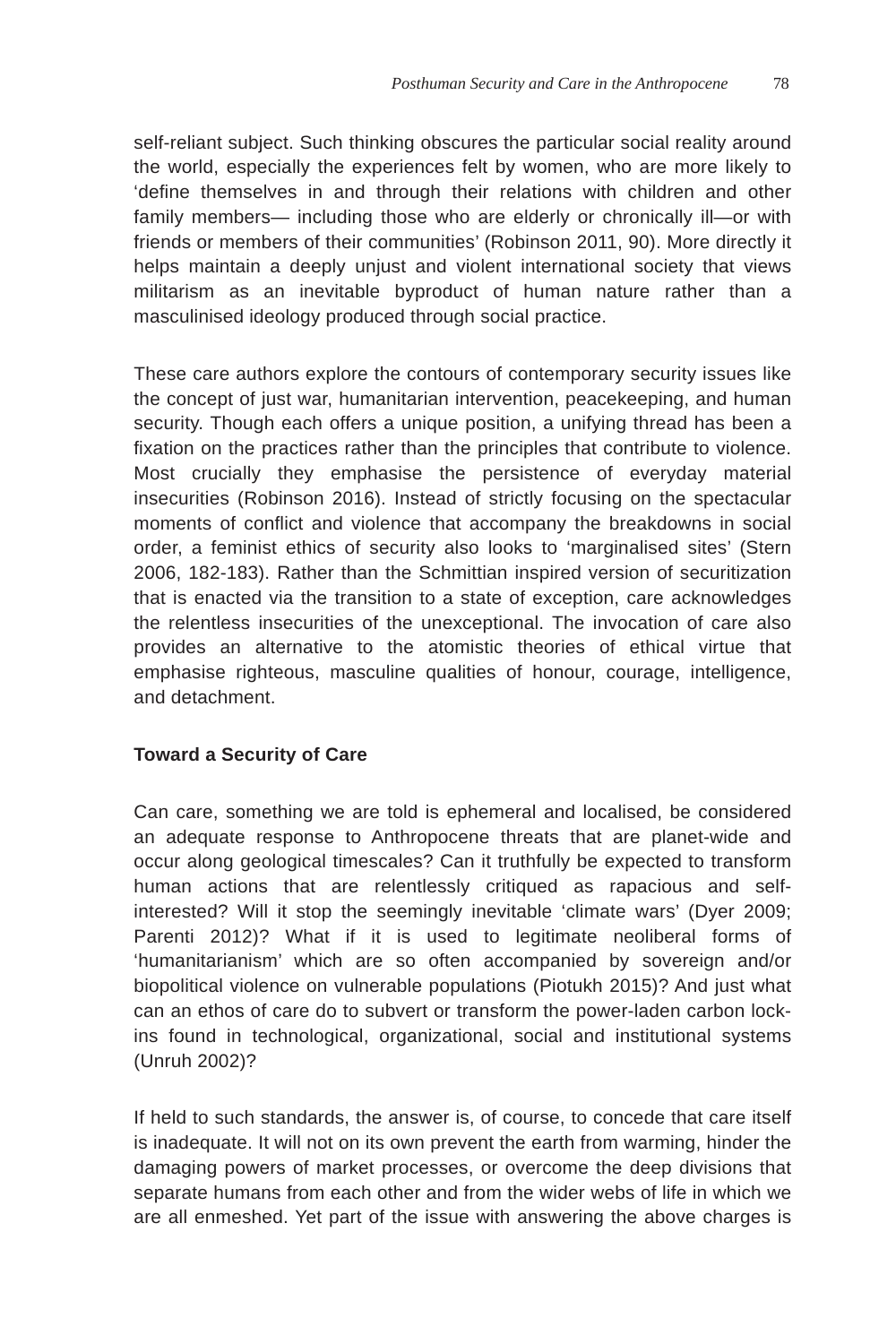that the questions themselves are remnants of a past age, whereby security is a (human) good to be achieved through action. Care helps repurpose the pursuit of security in the Anthropocene – allowing for diverse ethical responses fixated on complex human and nonhuman relations - without simultaneously offering promise, emancipation, or a fixation on the tragic. Our Holocene-bred logics that champion reductive forms of safety and security are barriers to Anthropocene-era struggles which require a level of intellectual openness that expand and push the boundaries of comfort for most security scholars.

By activating multiple traditions of care, found often in subaltern discourses/ practices, we can recode and reclaim security away from its fatalistic determinism that dooms the world to apocalyptic conflicts over dwindling resources. Even if such a future comes to pass, the injunction to care is not diminished. Care allows us to cross the scalar and temporal zones that are impenetrable to conventional security studies, transcend the human-nature binaries that restrict who or what is worthy of ethical consideration, and make visible the immanent forms of relationality that bind us with our non-human companions. Given the character of Earth system changes care is appropriate because it demands nothing in return - no search for justice and reciprocity in a world that is often indifferent or openly hostile to us. If we are to take the Anthropocene seriously we need to grow accustomed to, in fact, embrace, loss and failure. It subverts the security problematique – the search for stasis, control, and predictability. A caring response obliges us to act in a spirit of empathy; to engage in gift-giving, to extend hospitality and kinship to human and non-human strangers; and to feel gratitude in the midst of ongoing, seemingly perpetual, social and ecological crises. This pushes us toward an affirmative sensibility that does not avoid pain, but helps us transcend,

'The resignation and passivity that ensue from being hurt, lost, and dispossessed. One has to become ethical, as opposed to applying moral rules and protocols as a form of self-protection. An adequate ethical relation is capable of sustaining the subject in his or her quest for more inter-relations with others, i.e., more 'Life', motion, change and transformation.' (Braidotti 2011, 289)

The appeal for care is of course open-ended and should not be considered definitive, even less a blueprint for action. All of these components depend upon the radical rethinking of subjectivity in security – from our ideas about the self-contained human as a security actor to the detached versions of nature that characterise so much security literature.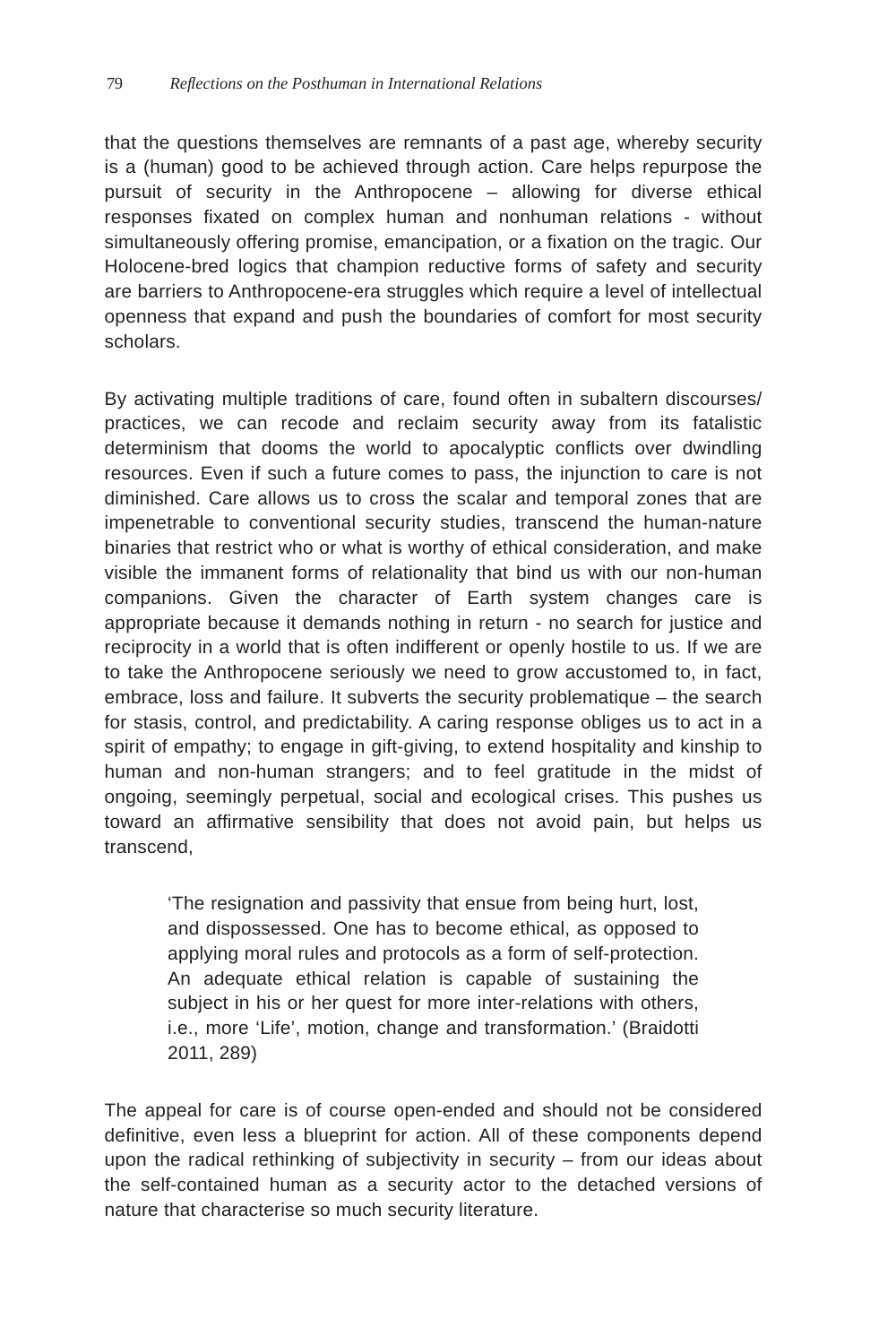#### **Care Sensibility in the Anthropocene**

This final section will briefly touch on the ways that care can be enacted as a security sensibility in the Anthropocene. Principally, it helps us acknowledge new forms of risk, uncertainty, and failure. It also allows us to focus on the micropolitics of the self and community in relation to a widened circle of others without seeking justice or reciprocity.

It is now common to see suggestions that risk has become the dominant logic of security (Zedner 2009; O'Malley 2004). Olaf Corry explains that rather than defending against and deterring identifiable foes and criminals our security practices are designed around prevention, probabilities, possible future scenarios and managing diffuse risks (2012, 36). The new geological interval tells us to acknowledge and expect monumental changes, not just in terms of a warming climate, but also rising seas, a growing intensity of storm activities, increasing periods of extreme drought, and a mass extinction event not seen in 56 million years (Kolbert 2014). These changes are too severe and unpredictable to properly mitigate risk or assuage fears about the known and unknown impacts. Partially as a result there exists now a new primacy of risk as an operating principle as well as a suite of diverse characteristics we might call risk practices. Technology is partially responsible but so must we also focus on the shifting role of seemingly non-security actors, like the insurance industry, who are at the forefront of responding to global environmental change. Given the complexity and unpredictability of the Earth system risk comprises a key avenue where the Anthropocene and security meet.

In many ways a security of care allows us to embrace the diverse ways that risk and uncertainty intersect in the Anthropocene. To adopt a perspective of care would be to accept the fact that what the world will look like in fifty or a hundred or a thousand years is largely unknown yet these varying temporal scales are worthy of our attention. Though we cannot be certain in specific terms, we know that our climatic future will not resemble our past, and thus our expectations of security must also change, away from preparing for immediate, identifiable, and predicted 'foes' and towards a broader security ecology that understands that Anthropocene risk is inevitable and inherently relational. The speed and scale of global change in the Anthropocene is almost imponderable or unimaginable and demands care rather than fear or hope.

Extending care and promoting empathic relations in our security practices into security requires an awareness of entanglement and relationality. Widening the circle of security to encompass not just humans and states, but also the generations unborn, non-humans, and ecosystems, is the necessary first step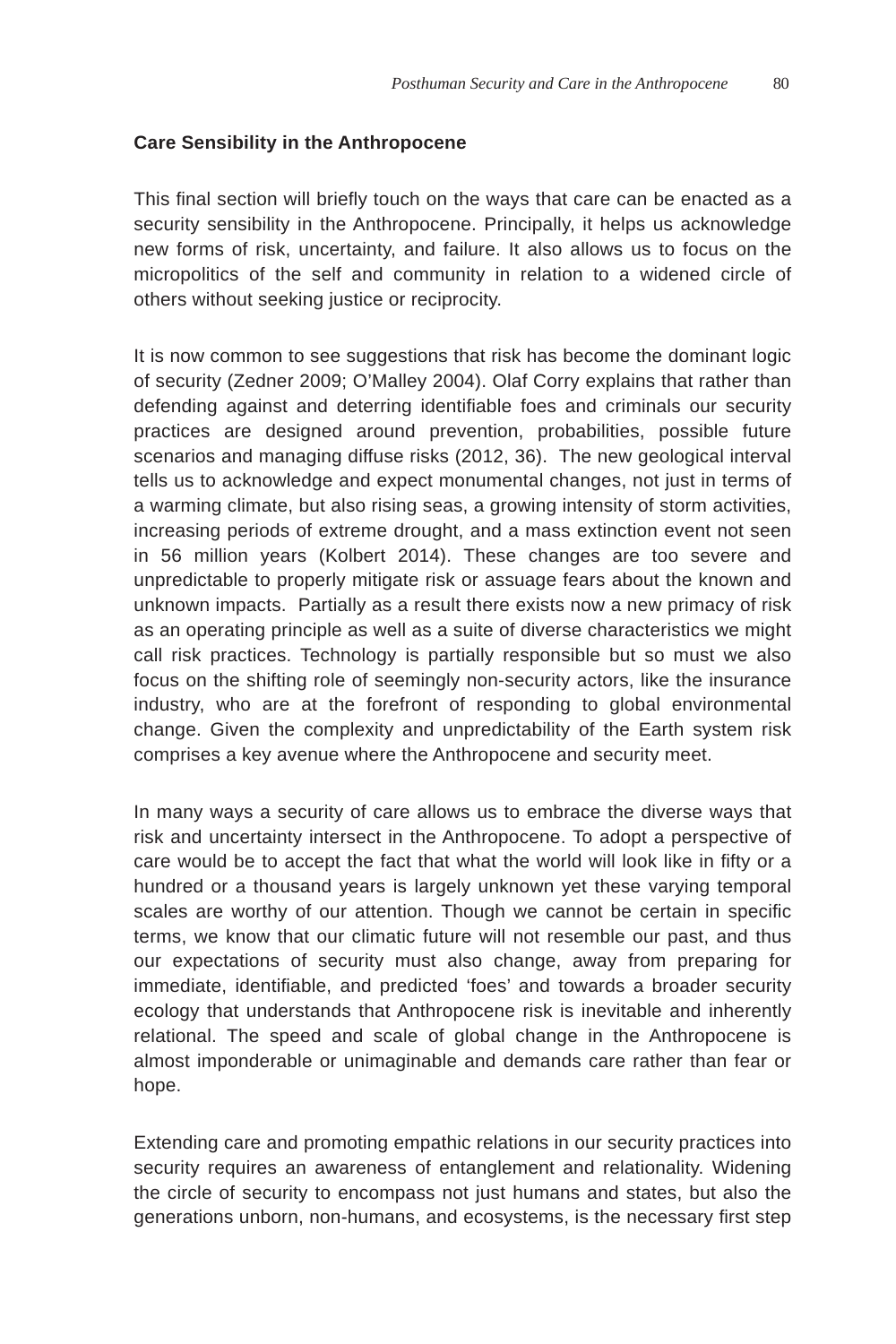that allows us to advance multi-sited forms of care. I say multi-sited because it would be ineffectual and contrary to its spirit to restrict care to state-based policies or to advocate for a retreat to inward-focused forms of self-care. Both of these have no chance, on their own, to secure the planet. In fact, the restriction of viable security actions to a single level would be unaligned with the distribution of the Anthropocene's security effects. The Anthropocene incorporates intertwined drivers, each with dispersed and unequal effects that cannot be easily separated.

Take for instance the growing use of nitrogen to fertilise food crops. The flows of biogeochemicals like nitrogen and phosphorous are used as one of the control variables that make up their planetary boundaries framework (Steffen et al. 2015). These identified thresholds are used to show the capacity of the Earth system to persist in a Holocene-like state. Crossing the planet's 'safe operating spaces' impacts the resilience of the system, leading eventually to global-level transitions. Nitrogen cycling has quite likely never been a topic that has interested security scholars. The growing availability of nitrogen, though, has been a major reason for the dramatic increase in food security for some countries and simultaneously posed increasing threats to human and ecosystem health. The world is at once too nitrogen-rich and nitrogen-poor. Embracing a caring sensibility in this instance would entail acknowledging nitrogen and other biogeochemical flows as Anthropocene security issues not by virtue of their potential to undermine global peace or community safety, but because they enact what Audra Mitchell terms 'worldly notions of harm', distributed across time, space, and worlds of being (Mitchell 2014). Certainly these flows affect the daily well-being of individuals (mostly in obtuse ways), but they also point to something more complex and ultimately unsettling; namely that security exists not as the liminal moment that divides safety from danger for a defined moral (human) community, but as a series of banal planetary functions made up of complex human and non-human assemblages.

The same experience can be applied to other markers of the Anthropocene – including the functioning of the oceans, climate change, or biosphere integrity. These are increasingly accepted as legitimate security concerns yet they are experienced narrowly, as glimpses that accord to dominant anthropocentric and instrumental abstractions. Using a sensibility of care, we might reverse this and give recognition to the complex, strange, and entangled natural entities rather than ignoring them or viewing them as adversaries, allies, or potential recipients of reciprocal forms of justice.

This can be pursued in a number of different ways. Conventionally it means amplifying by whatever means available the injunction to care for the vibrant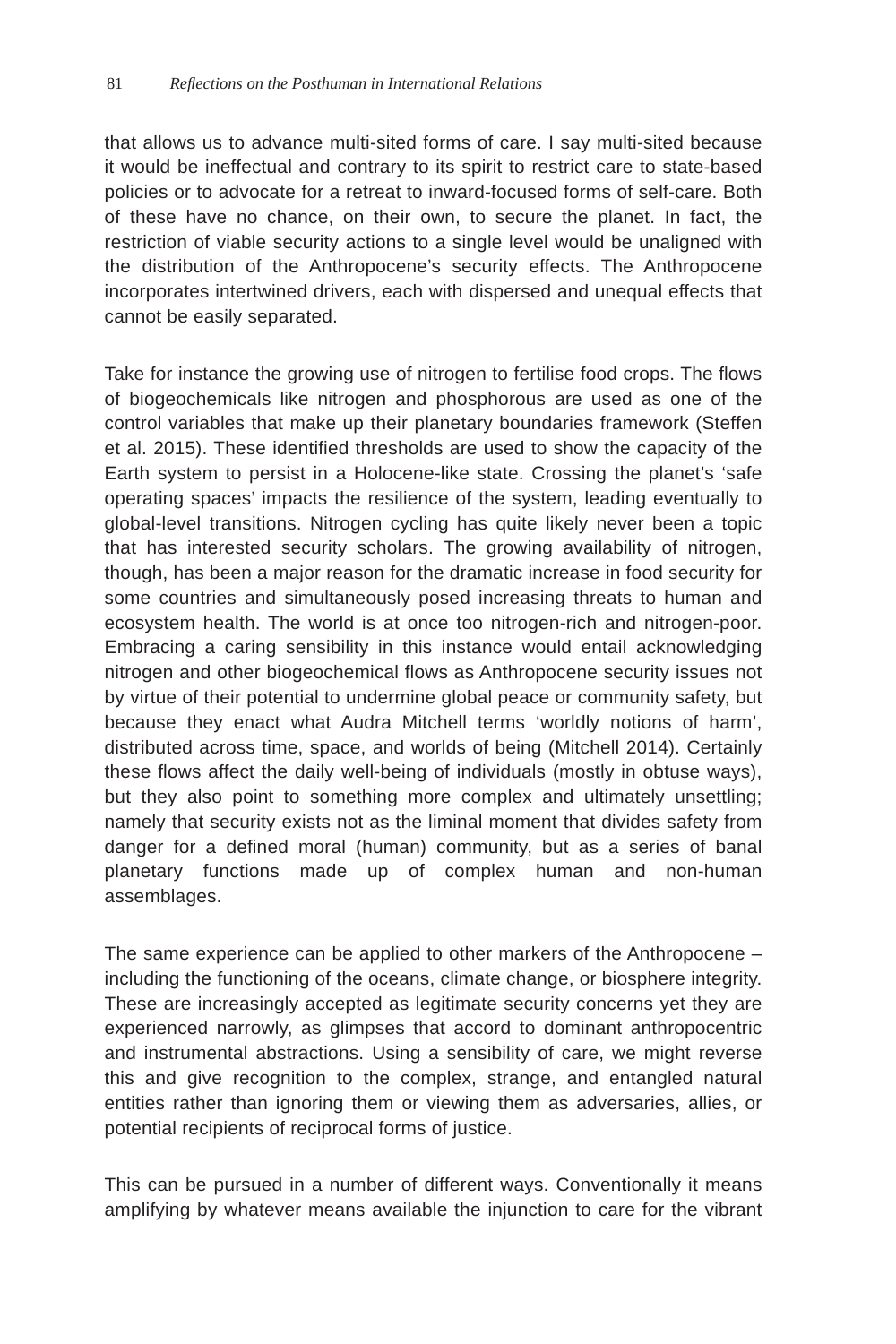and diverse security of earthly life that exists in relation to our own daily choices. According to William Connolly (2013, 131), the idea is to fold amplified versions of care into 'operational patterns of desire, faith, will, identity, and self-interest, rather than to rise to a disinterested level entirely above the mundane worlds of desire, instrumentality, and politics.' These patterns, which are already so prevalent in security thinking could be amended through cultivating micro-political interventions that can occur across individual and local scales to, for example, reflect on how food practices affect the efficiency of food systems and intersect with diverse forms of harm across lifeworlds. This could emphasise building the resilience of local food production by accepting lower yields in areas with high nitrogen pollution, while simultaneously increasing nitrogen use in sustainable ways in areas that are deprived (Biermann et al 2016).

Finally, sensibilities of care also attune us to indigenous ontologies that have long emphasised the entangled needs of humans and non-humans within interdependent communities. For millennia indigenous thinkers have constructed and passed down through generations, interpretations of sentient environments that are enacted by the complex and lively relationships between people and non-human presences, including the climate, ancestors, water, and spirits.<sup>21</sup> Take for instance the Tlatokan Atlahuak Declaration, from the Indigenous Peoples Parallel Forum of the Fourth World Water Forum in 2006, which claimed that, 'We have been placed upon this earth, each in our own traditional sacred land and territory to care for all of creation and water ... our traditional knowledge, laws and forms of life teach us to be responsible and caring for this sacred gift that connects all life' (Third World Water Forum, quoted in Powys Whye and Cuomo 2016). In these cases responsibility is not solely the domain of humans, but felt by other worlds of being too. Water is not inert but holds its own forcefulness. Deborah McGregor, an Anishinaabe scholar and activist explains:

Water has a role and a responsibility to fulfill, just as people do. We do not have the right to interfere with water's duties to the rest of Creation. Indigenous knowledge tells us that water is the blood of Mother Earth and that water itself is considered a living entity with just as much right to live as we have. (McGregor 2009, 37–38, quoted in Powys Whyte and Cuomo 2016, 8.)

<sup>&</sup>lt;sup>21</sup> It is important not to homogenise distinct indigenous voices and traditions and to acknowledge the diversity of thought present in indigenous literatures. Indigenous philosophy emphasises the importance of place in knowledge production and avoid essentialist conceptions of pan-Indigenous philosophy (Sundberg 2014)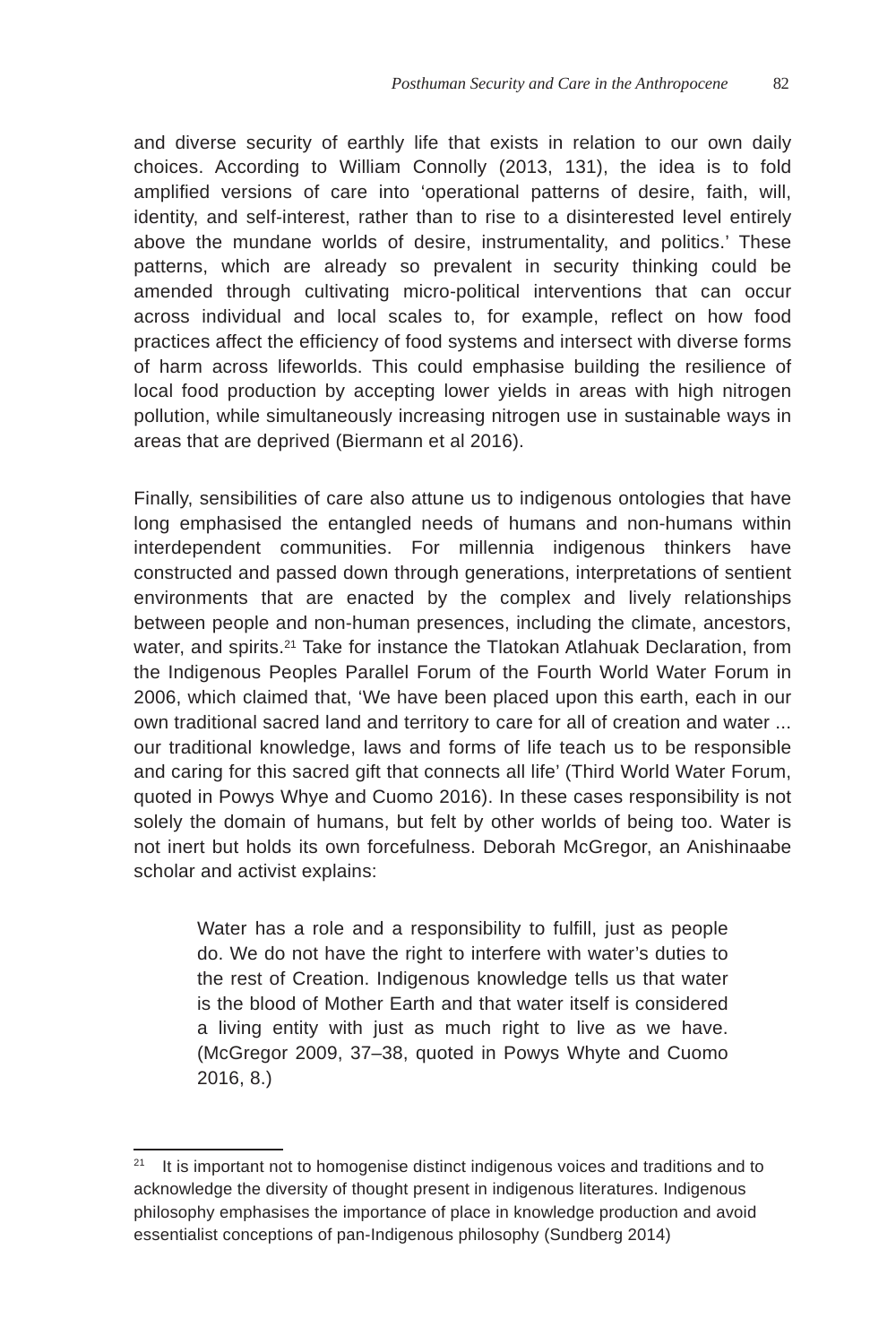On its face the Anthropocene is a simple, almost intuitive idea. Since our earliest days, humans have altered local environments (Barnosky 2008). Yet, the Anthropocene is different. Of course it is monstrous in terms of its material consequences. On this alone, our understandings of security are challenged. Additionally, the Anthropocene concept compels us to acknowledge how security interacts with diverse lifeworlds that exist within, above, below, and around humans, acting in ways both pacific and threatening. Responding to this entails significant alterations to our security logics. This article argued that a care sensibility, one that is immeasurably old and yet fluid enough to adapt to our new world, can help us respond to the seemingly inescapable limits of planetary security despite the absence of any promise of reciprocity.

#### **References**

Barnosky, Anthony D., 2008. "Megafauna biomass tradeoff as a driver of Quaternary and Future Extinctions." *Proceedings of National Academy of Science of the United States of America* 105 (1): 11543-11548.

Biermann Frank, Xuemei Bai, Ninad Bondre, Wendy Broadgate, Chen-Tung Arthur Chen, Opha Pauline Dube, Jan Willem Erisman, Marion Glaser, Sandra Van der Hel, Maria Carmen Lemos, Sybil Seitzinger, and Karen C. Seto. 2016. "Down to Earth: Contextualising the Anthropocene." *Global Environmental Change* 39: 341-350.

Braidotti, Rosi. 2011. *Nomadic Theory: The Portable Rosi Braidotti*. New York: Columbia University Press.

Burke Anthony, Stefanie Fishel, Audra Mitchell, Simon Dalby, and Daniel Levine. 2016. "Planet Politics A Manifesto from the End of IR." *Millennium: Journal of International Studies* 44 (3): 499-523.

Clark, Nigel. 2016. "Anthropocene Incitements: Toward a Politics and Ethics of Ex- orbitant Planetarity." In *The Politics of Globality Since 1945*, edited by Rens van Munster and Casper Sylvest, 126-146. Milton Park: Routledge.

Collins, Stephanie. 2015. *The Core of Care Ethics*. New York, NY: Palgrave Macmillan.

Connolly, William E., 2013. *The Fragility of Things*. Durham: Duke University Press.

Corry, Olaf. 2012. "Risk Securitisation and 'Riskification': Second-order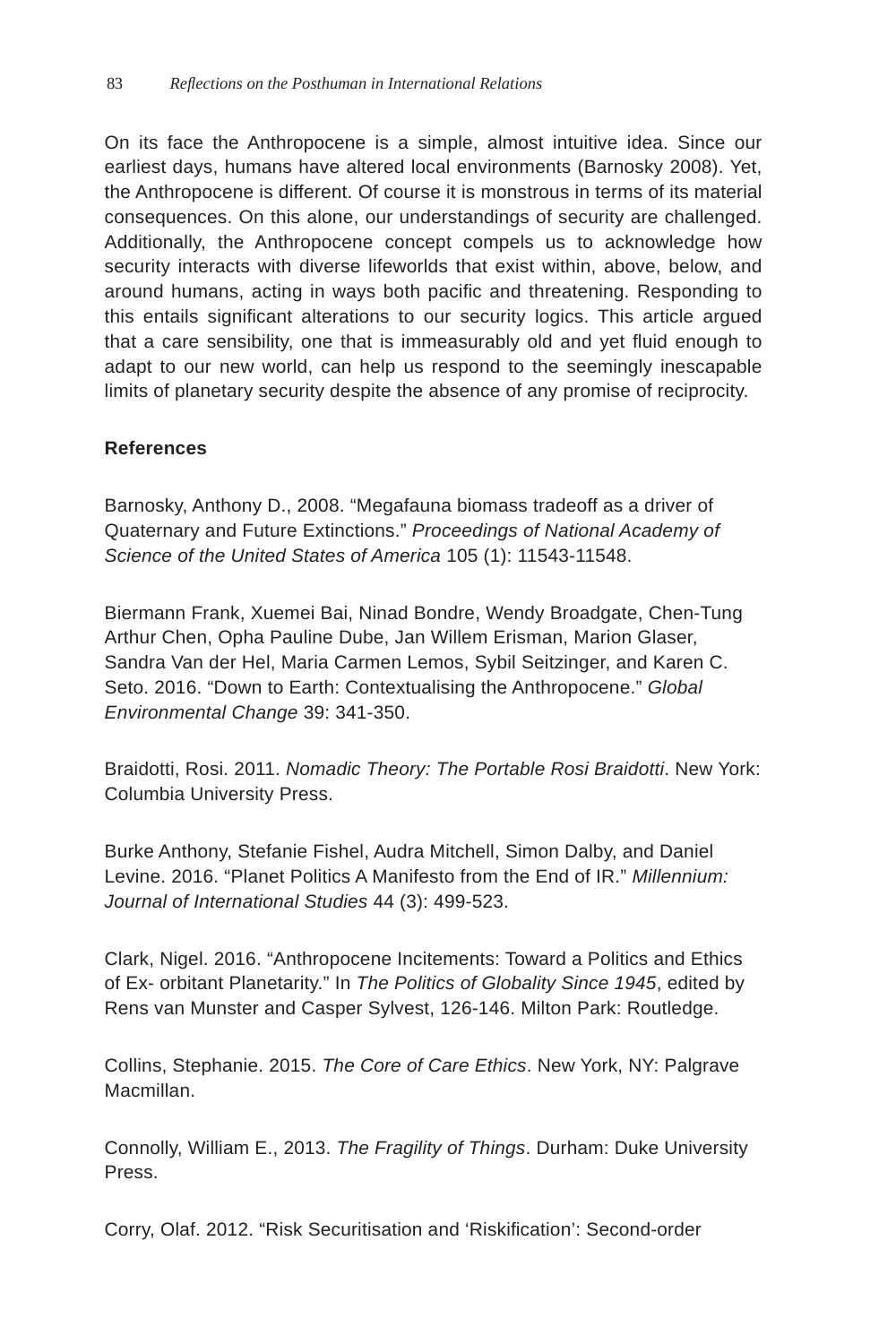Security and the Politics of Climate Change." *Millennium: Journal of International Studies* 40 (2): 235-258.

Dyer, Gwynne. 2009. *Climate Wars*. Toronto: Vintage Canada.

Engster, Daniel. 2004. "Care Ethics and Natural Law Theory: Toward an Institutional Political Theory of Caring." *The Journal of Politics* 66 (2): 113:135.

Fierke, Karin. 2014. "Who is My Neighbour? Memories of the Holocaust/*al Nakba* and a Global Ethic of Care." *European Journal of International Relations* 20 (3):787-209.

Fierke, Karin. 2016. "Security as Ethics: An Orthogonal Rotation from Egoism to Compassion. In *Ethical Security Studies*: *A New Research Agenda*, edited by Jonna Nyman and Anthony Burke, 116-131. Milton Park: Routledge.

Hamilton, John T., 2013. *Security, Politics, Humanity, and the Philology of Care.* Princeton N.J.: Princeton University Press.

Harrington, Cameron. 2016. "The Ends of the World: International Relations and The Anthropocene." 44 (3): 478-498.

Heidegger, Martin. 1978 [1962]. *Being and Time*. Translated by John Macquarrie and Edward Robinson. Oxford, UK: Wiley-Blackwell.

Held, Virginia. 2006. *The Ethics of Care: Personal, Political and Global*. Oxford: Oxford University Press.

Hutchings, Kimberly. 2000. "Towards a Feminist International Ethics." *Review of International Studies* 26: 111-130.

Hutchings, Kimberly. 1999. *International Political Theory: Re-thinking Ethics in a Global Era*. London: Sage.

Hutchings, Kimberly, and Elizabeth Frazer. 2014. "Revisiting Ruddick: Feminism, Pacifism and Non-Violence." *Journal of International Political Theory* 10 (1): 109 -124.

Kolbert, Elizabeth. 2014. *The Sixth Extinction: An Unnatural History.* New York: Henry Holt and Company, 2014.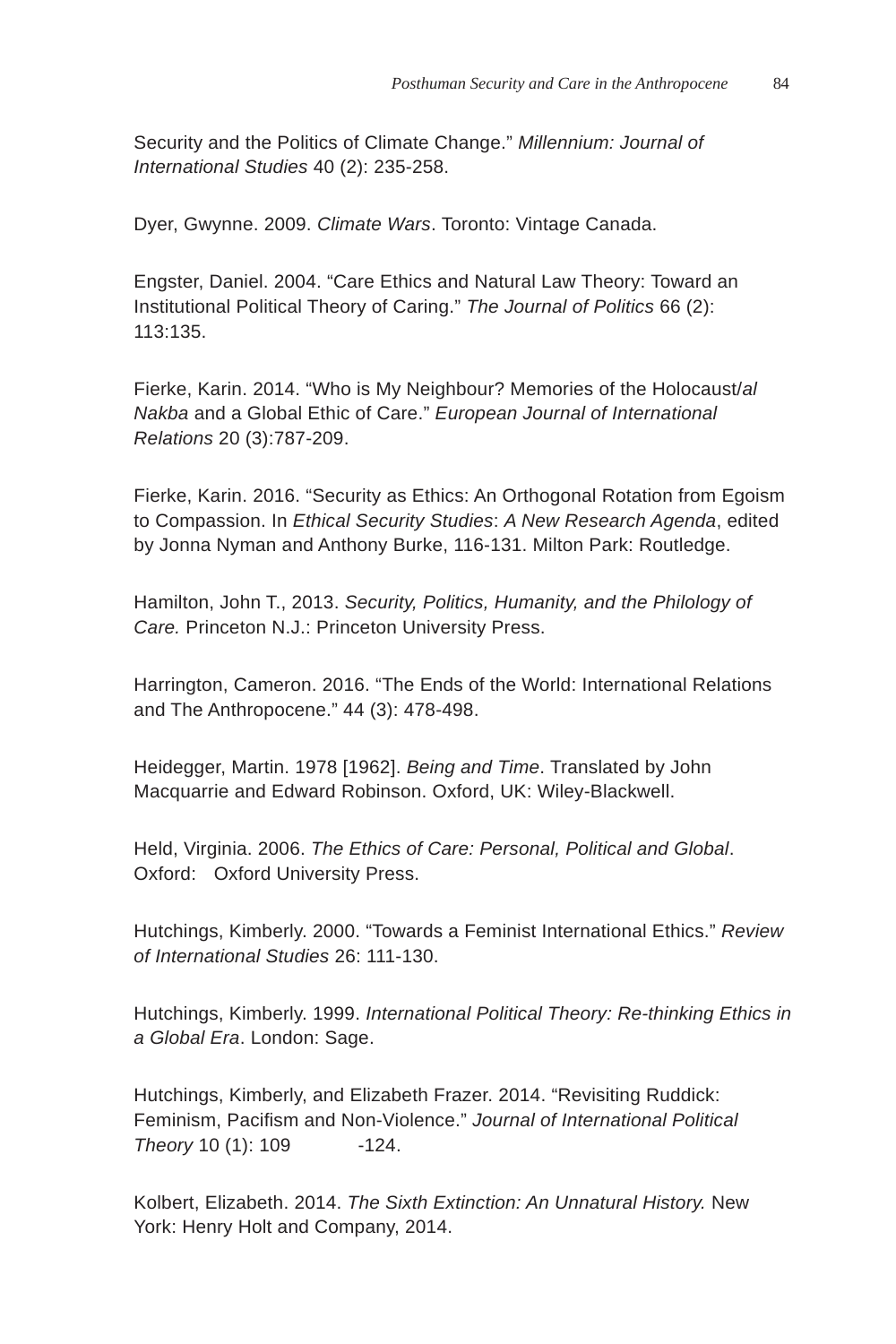Latour, Bruno. 2011. "Waiting for Gaia. Composing the Common World through Arts and Politics." Lecture at the French Institute, London, November 2011.

Lawson, Victoria. 2007. "Geographies of Care and Responsibility." *Annals of the Association of American Geographers*. 97 (1): 1-11.

Mitchell, Audra, 2014. "Only Human? A Worldly Approach to Security." *Security Dialogue* 45 (1): 5–21

O'Malley, Pat. 2004. *Risk, Uncertainty, and Government*. London: The GlassHouse Press.

Parenti, Christian. 2012. *Tropic of Chaos: Climate Change and the New Geography of Violence*. New York: Nation Books.

Piotukh, Volha. 2015. *Biopolitics, Governmentality and Humanitarianism: 'Caring' for the Population in Afghanistan and Belarus*. Milton Park: Routledge.

Plumwood, Val. 2002. *Environmental Culture: The Ecological Crisis of Reason*. London and New York: Routledge.

Population Reference Bureau. 2016. "2016 World Population Sheet*."*  Accessed November 9, 2016. [http://www.prb.org/Publications/](http://www.prb.org/Publications/DataSheets/2016/2016-world-population-data-sheet.aspx) [DataSheets/2016/2016-world-population-data-sheet.aspx](http://www.prb.org/Publications/DataSheets/2016/2016-world-population-data-sheet.aspx)

Powys Whyte, Kyle, and Chris Cuomo. 2016. "Ethics of Caring in Environmental Ethics: Indigenous and Feminist Philosophies." In *The Oxford Handbook of Environmental Ethics*, edited by Stephen M. Gardiner and Allen Thompson. New York: Oxford University Press.

Robinson, Fiona. 1999. *Globalising Care: Ethics, Feminist Theory, and International Relations*. Boulder, CO: Westview Press.

Robinson, Fiona. 2011. *The ethics of care: A Feminist Approach to Human Security.* Philadelphia: Temple University Press.

Robinson, Fiona. 2016. "Feminist Care Ethics and Everyday Insecurities." In *Ethical Security Studies*: *A New Research Agenda*, edited by Jonna Nyman and Anthony Burke, 116-131. Milton Park: Routledge.